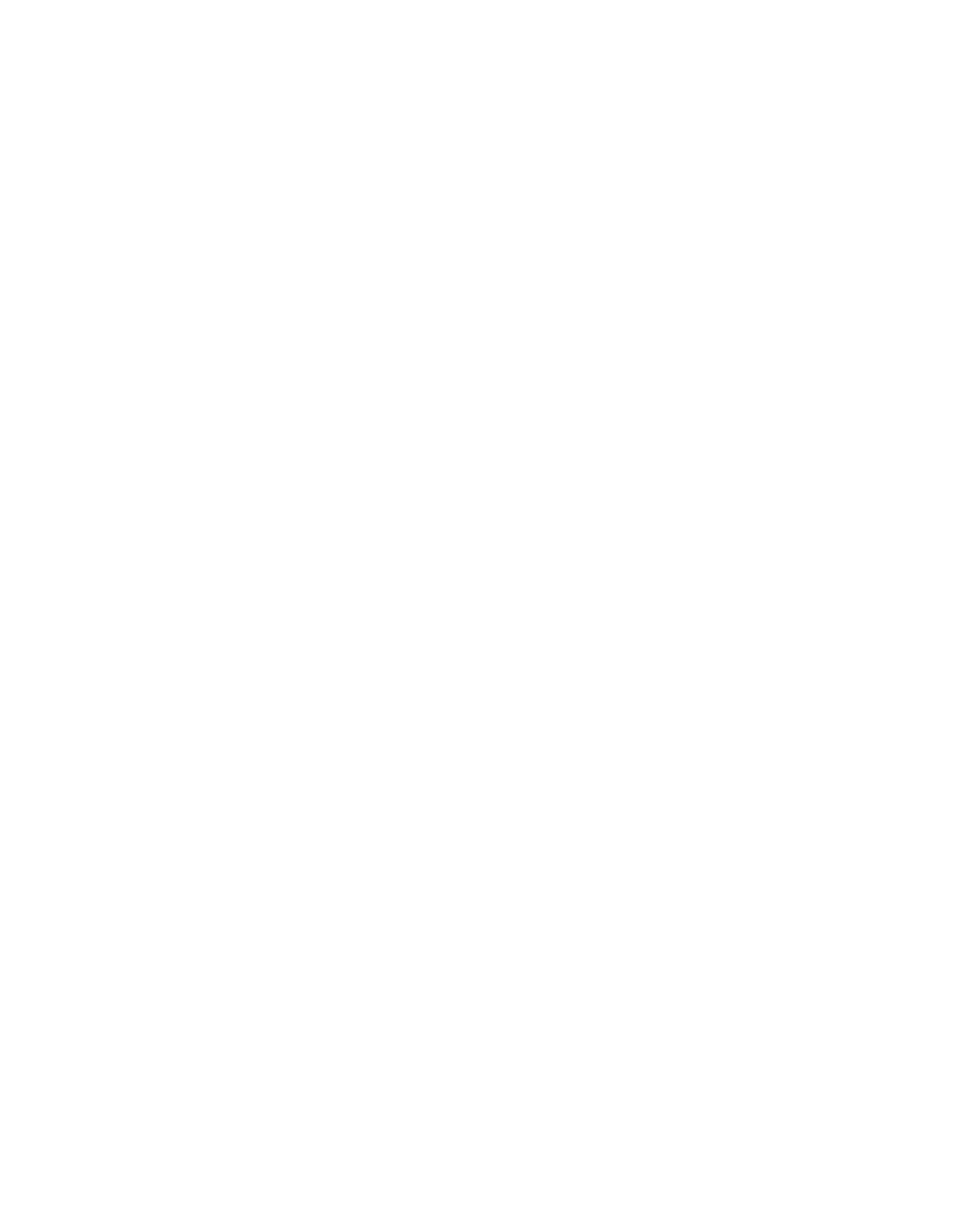# **Capturing Quality in Formative Assessment Practice: Measurement Challenges**

CRESST Report 770

Joan L. Herman, Ellen Osmundson, & David Silver CRESST/University of California, Los Angeles

June, 2010

National Center for Research on Evaluation, Standards, and Student Testing (CRESST) Center for the Study of Evaluation (CSE) Graduate School of Education & Information Studies University of California, Los Angeles 300 Charles E. Young Drive North GSE&IS Building, Box 951522 Los Angeles, CA 90095-1522 (310) 206-1532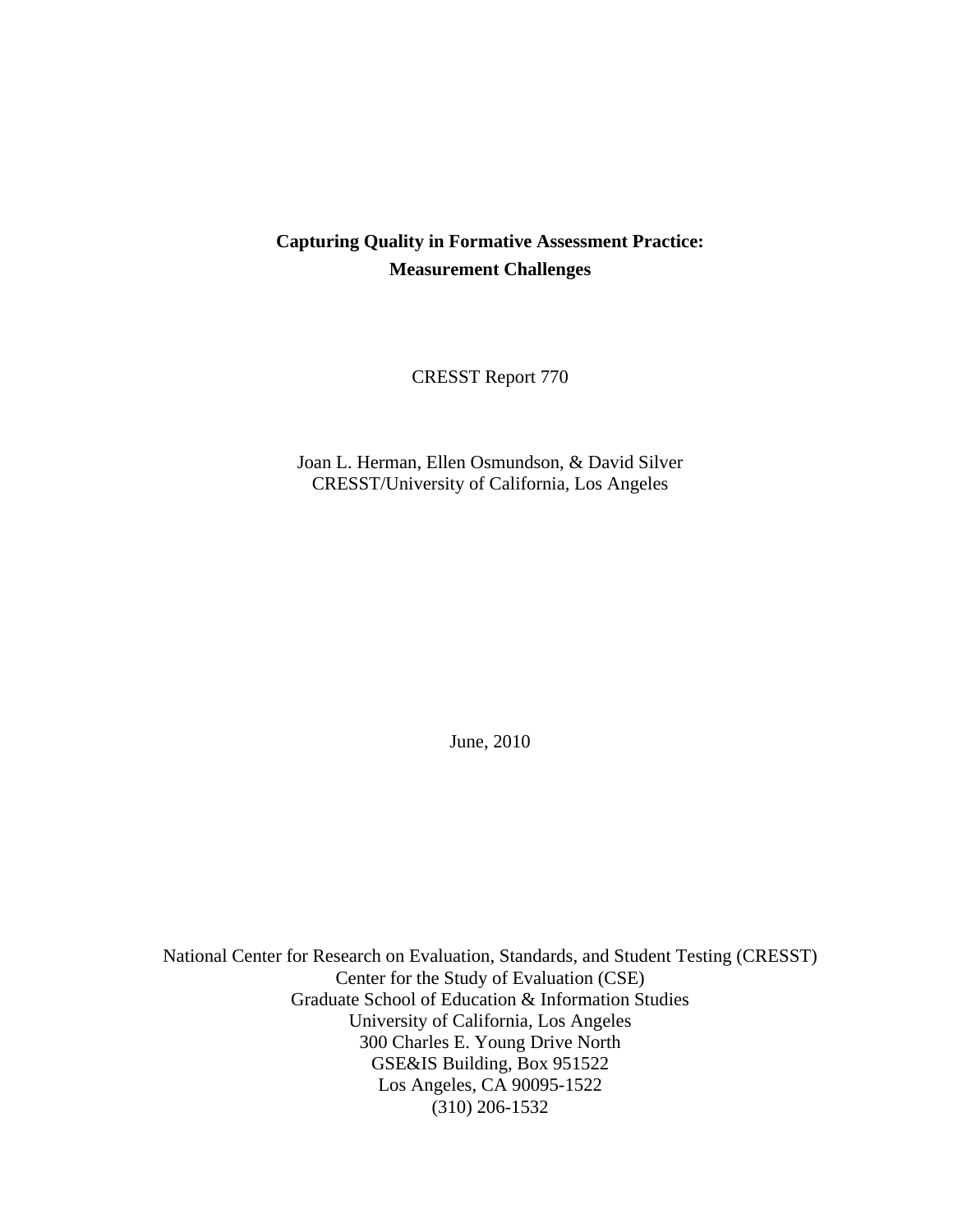Copyright © 2010 The Regents of the University of California

The work reported herein was supported by WestEd, grant #5387 S07-091, as administered by the Institute of Education Sciences (IES), U.S. Department of Education (Education Research Grants in Mathematics and Science—*Diagnostic Embedded Classroom Assessment—An Efficacy Study*) and the Lawrence Hall of Science, University of California at Berkeley.

The findings and opinions expressed herein are those of the author(s) and do not necessarily reflect the positions or policies of WestEd, Lawrence Hall of Science, or the US Department of Education (IES).

To cite from this report, please use the following as your APA reference: Herman, J., L., Osmundson, E., & Silver, D. (2010). *Capturing quality in formative assessment practice: Measurement challenges.* (CRESST Report 770). Los Angeles, CA: University of California, National Center for Research on Evaluation, Standards, and Student Testing (CRESST).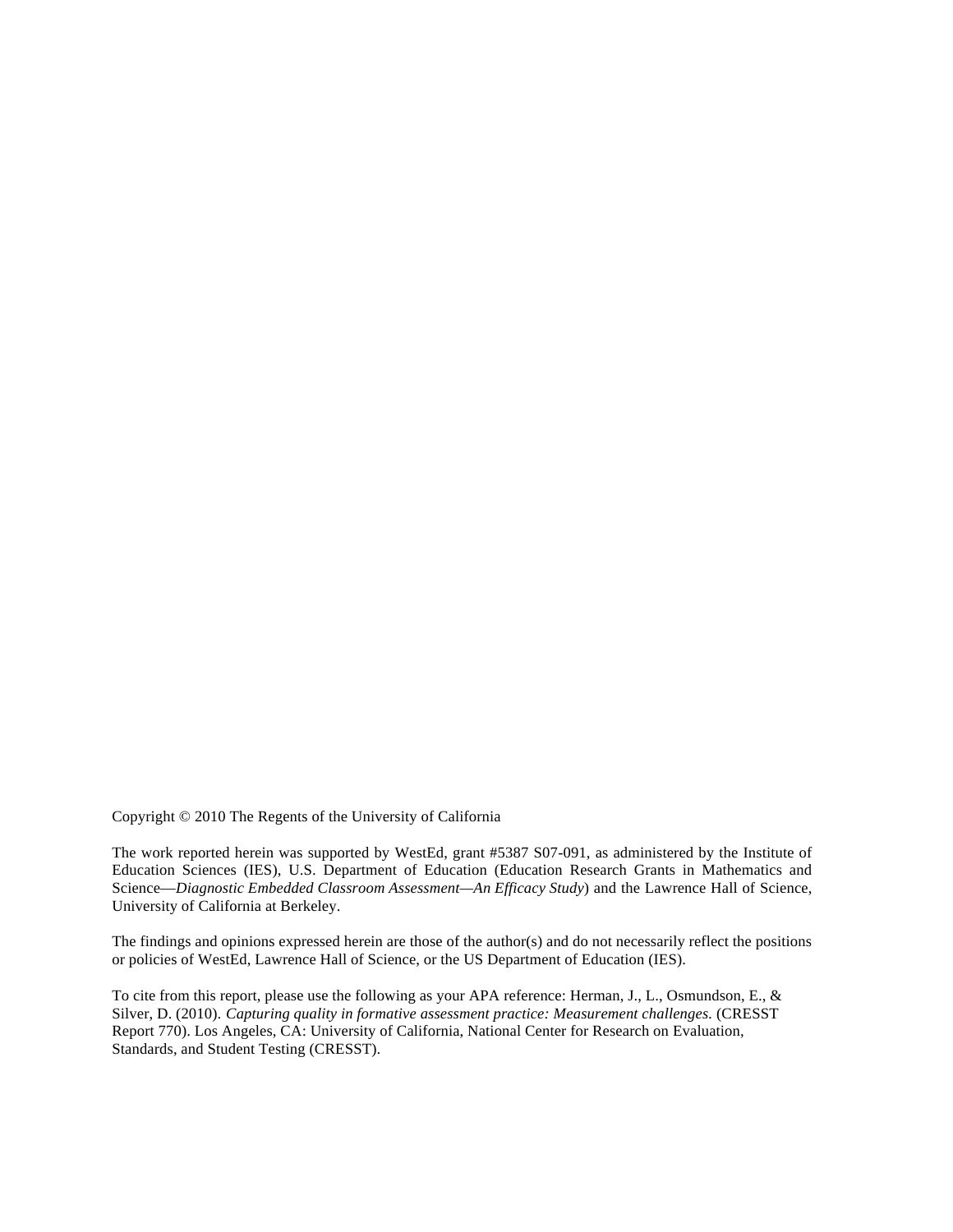# **CAPTURING QUALITY IN FORMATIVE ASSESSMENT PRACTICE:**

# **MEASUREMENT CHALLENGES**

# Joan L. Herman, Ellen Osmundson, and David Silver CRESST/University of California, Los Angeles

### **Abstract**

This study examines measures of formative assessment practice using data from a study of the implementation and effects of adding curriculum embedded measures to a handson science program for upper elementary school students. The authors present a unifying conception for measuring critical elements of formative assessment practice, illustrate common measures for doing so, and investigate the relationships among and between scores on these measures. Findings raise important issues with regard to both the challenge of obtaining valid measures of teachers' assessment practice and the uneven quality nature of current teacher practice.

## **Introduction**

Using evidence from studies of feedback, mastery learning, special education, and other specific teaching practices, Black and Wiliam (1998), concluded that formative assessment is a powerful classroom intervention, particularly for low achieving students (OECD, 2005). Heeding their advice and spurred on by researchers from diverse theoretical perspectives (See reviews by Shepard, 2005; Herman, 2010; James et al., 2007) and those from practitioner communities, policymakers across the world are considering formative assessment as a primary approach to educational reform (OECD, 2005; CCSSO, 2008). Current federal policy in the United States is a case in point: Billions of dollars are being invested in Race to the Top initiatives that put new standards and assessments front and center: amongst other things, results from new assessments are intended to populate state databases to inform improvement and to fuel efforts to turn around struggling schools. In addition, the federal government is investing \$350 million in assessment development grants aimed at the development of state standards-based assessment systems that better support teaching and learning. While system development focuses on testing for purposes of accountability, for the first time the federal program includes attention to formative assessment and the development of local capacity and local assessment resources.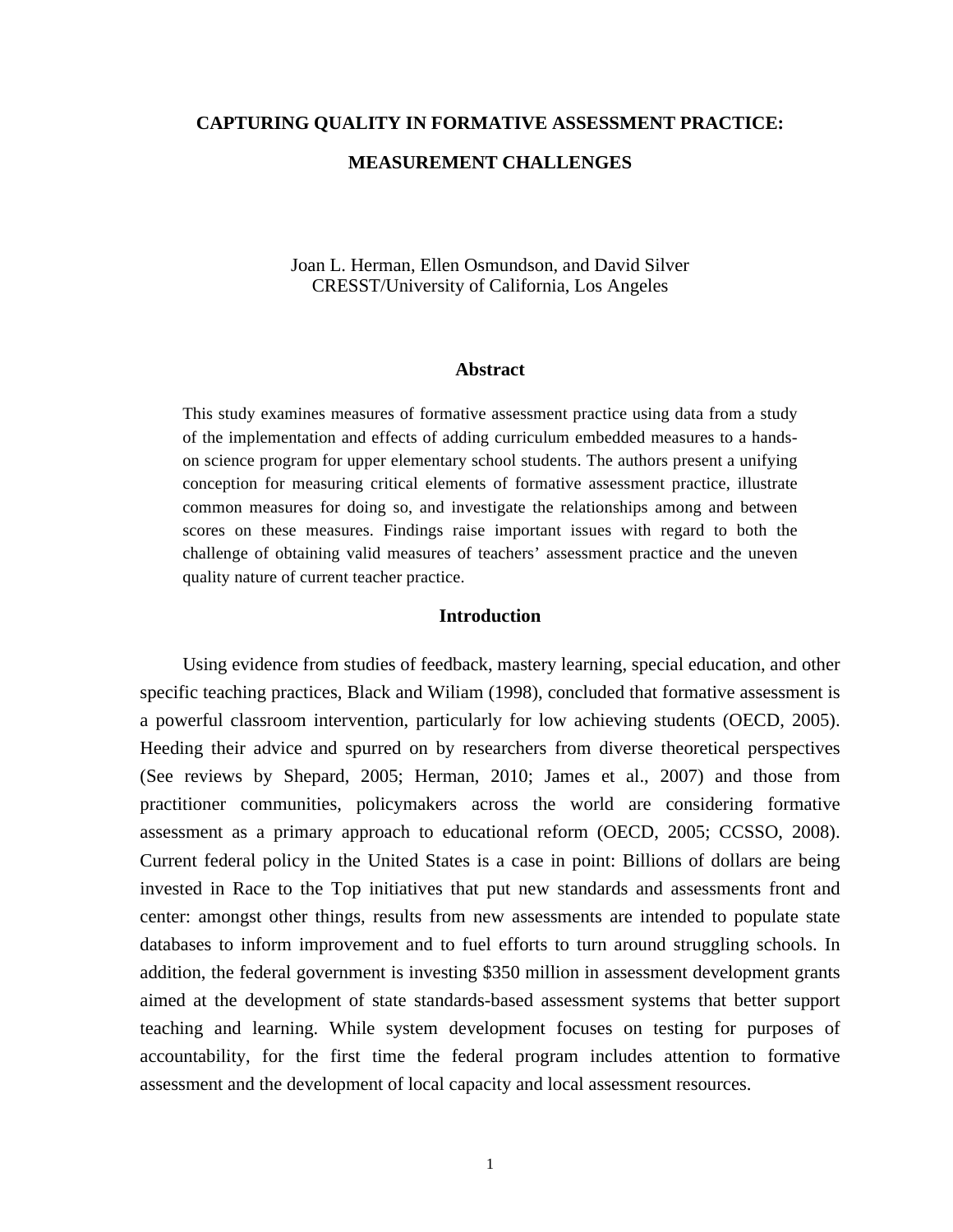These indeed are promising developments for pushing formative assessment to fruition in classroom practice. They acknowledge and work toward remedying the need for classroom tools to assess and support student learning. Yet at the same time, recent studies reveal challenges in implementing quality formative assessment and show non-robust results with regard to effects on student learning (Herman, Osmundson, Ayala, Schneider, & Timms, 2006; Furtak, et al., 2008). Just as the concept of formative assessment itself underscores the central role of evidence—learning data—in an effective teaching and learning process, so too do policymakers and practitioners need evidence on which to build effective formative practices. Toward this latter goal, this report explores measures of formative assessment practice using data from a study of the implementation and effects of adding curriculum embedded measures to a hands-on science program for upper elementary school students. In the sections that follow, we present a unifying conception for measuring critical elements of formative assessment practice, illustrate common measures for doing so, and investigate the relationships among and between scores on these measures. Findings raise important validity issues and critical concerns in assessing quality practice.

## **Perspective: Formative Assessment Construct**

Synthesizing distinct views of formative assessment, our core conception is grounded in modern validity theory about the meaning of quality assessment *measures* (AERA, APA, NCME, 1999; NRC, 2001) and adds to it concerns for the quality of the assessment *process*. Echoing the *Knowing What Students Know* assessment triangle, our conception of the validity of formative assessment measures rests with connections among and between the learning construct(s) being measured, the task(s) designed to elicit student responses, and *interpretive* frameworks used to make sense of and act on student responses. The validity argument, in part, rests on evidence that teachers' formative strategies elicit evidence of learning related to the goals, at the *level of detail* needed, and yield appropriate inferences for subsequent instructional decision making. Similarly, a quality formative assessment *process* also starts with specified (and significant) learning goals, iterative process of assessment, interpretation, and use of evidence to guide subsequent teaching and learning, to reduce the gap between students' current understandings and expected learning goals (See, for example, Heritage, 2010; Bell & Cowie, 2001). Figure 1 displays these key elements and processes, which we view as essential constructs in measuring/assessing the quality of formative practice. Effective practice requires the intertwining of quality evidence and a quality process or use: one without the other is counter-productive.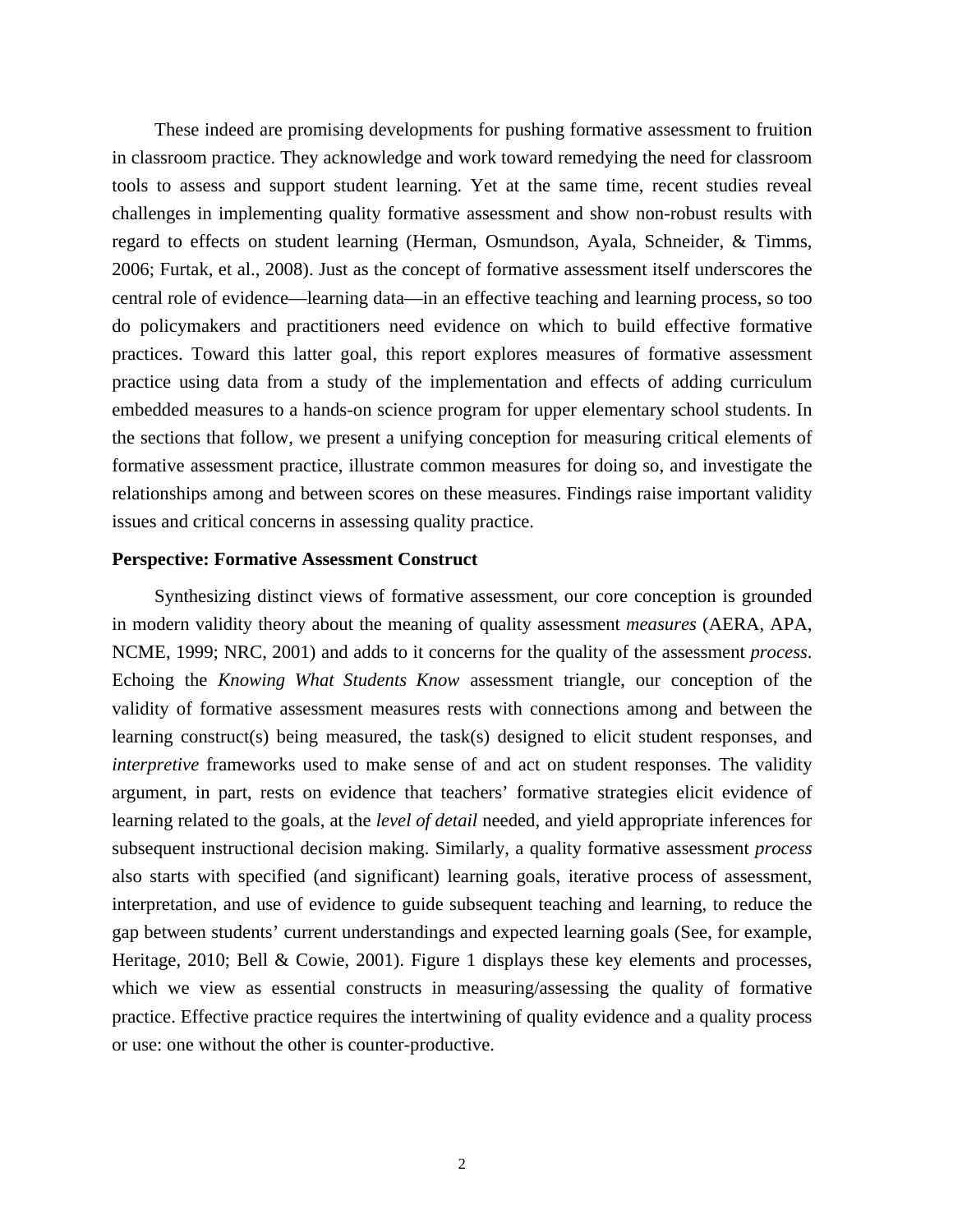

*Figure 1*. Critical Formative Assessment Components.

### **Illustrative Study: Design and Available Measures**

A randomized field study of the effects of incorporating new formative assessments into an upper elementary hands-on science curriculum program provides the context for examining measures of these formative assessment constructs, and highlights the importance of differentiating the quality of the assessment from the process of assessment. The initial phase of the study involved 40 teachers, who were randomly assigned by the school to treatment (revised program with curriculum-embedded assessments) or control (traditional curriculum) conditions. This initial phase involved teachers in professional development designed to deepen content knowledge, and for treatment teachers, sessions to support the analysis and interpretation of student work, as well as next steps in instruction. Each group engaged in a practice year of implementing the curriculum with fidelity in preparation for the Year 2 test of treatment impact. Given the focus of the treatment, the study is using a variety of methods to collect data on teachers' assessment practices, including teacher surveys, logs, and direct measures of teachers content-pedagogical knowledge, including teachers' ability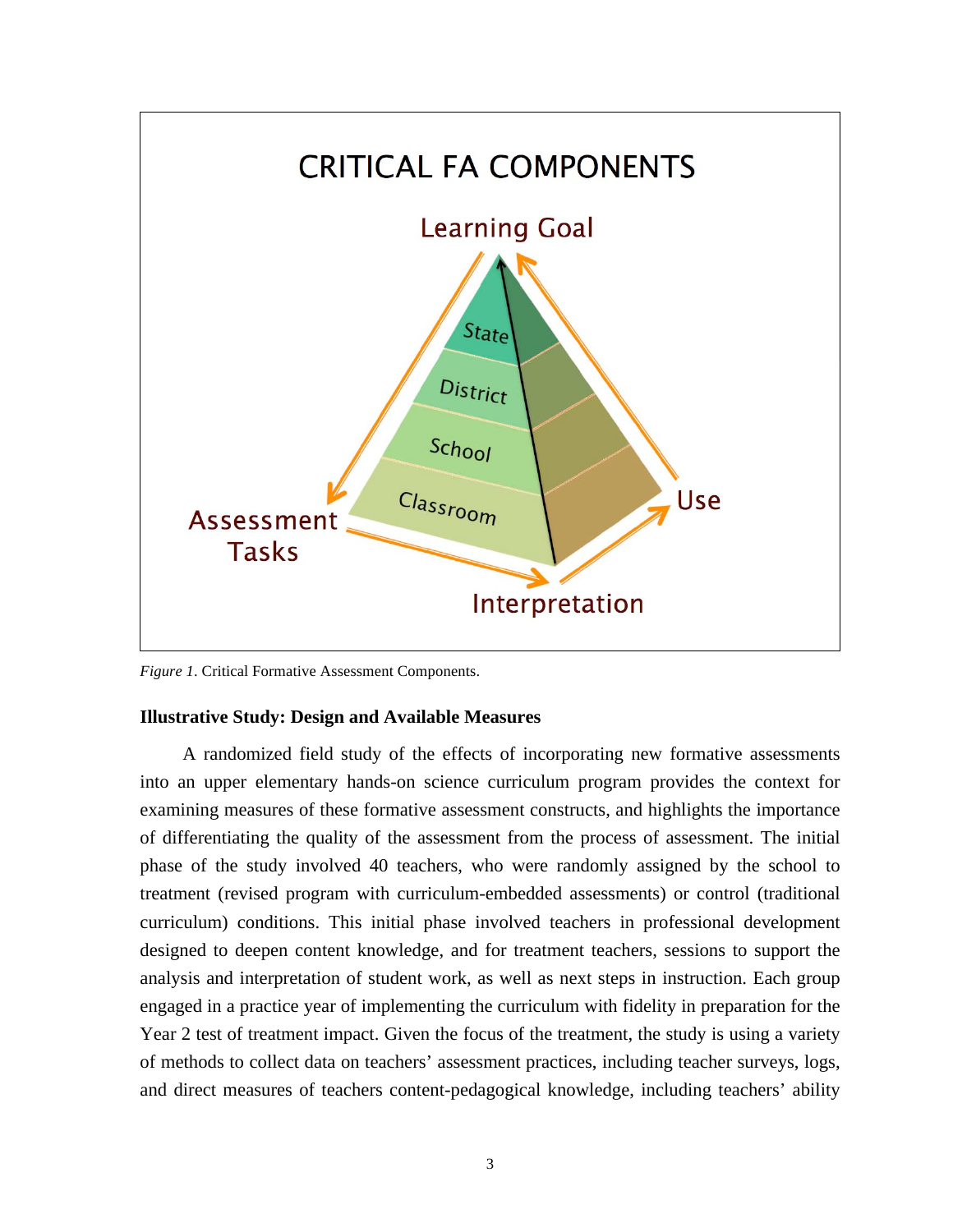to interpret and act upon student work. Measures of student learning, along with the teacher measures discussed below, will be collected for the second phase of the study.

## **Sample**

Schools and teachers from one southwestern state who had prior experience teaching the targeted science curriculum program were recruited for the study. Table 1 shows the demographics of the 39 teachers for whom data was available. For the purposes reported here, there is no reason to differentiate treatment or control status. The data in Table 1 show that both groups were very similar demographically—teachers were predominantly Caucasian females, were experienced teachers as well as experienced with the target curriculum materials, and had engaged in substantial professional development in science in the 2 years prior to the study (See Table 1).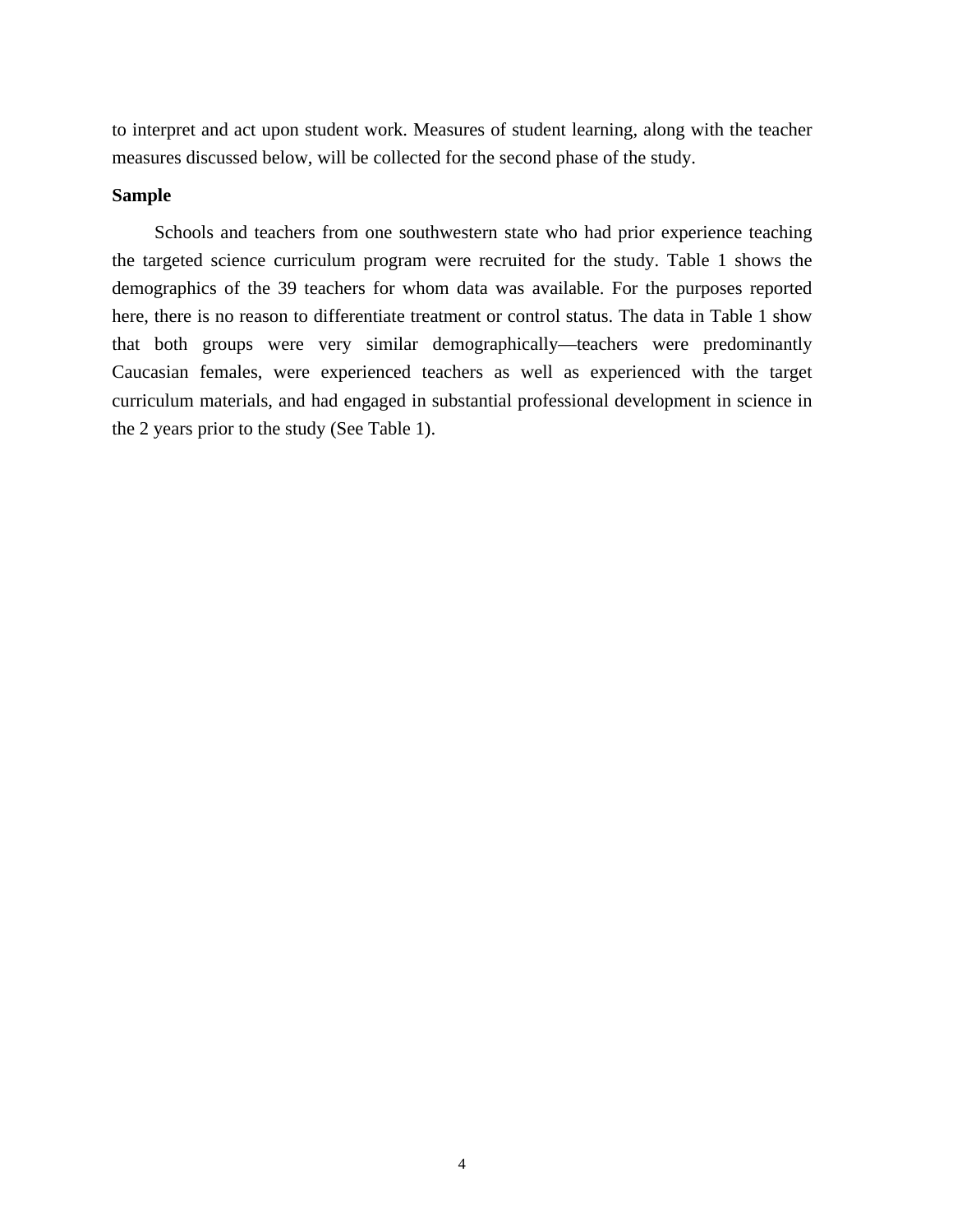Cohort 1 Pilot Year (2008–2009): Teacher Demographic Information

| Descriptor                                                                           | Control<br>$N = 19$ | Treatment<br>$N = 20$ |
|--------------------------------------------------------------------------------------|---------------------|-----------------------|
| Sex                                                                                  |                     |                       |
| Male                                                                                 | $\mathbf{1}$        | $\mathbf{0}$          |
| Female                                                                               | 18                  | 20                    |
| Ethnicity                                                                            |                     |                       |
| White                                                                                | 17                  | 17                    |
| Hispanic/Latino(a)                                                                   | $\overline{2}$      | $\overline{2}$        |
| Native American/African American                                                     | $\boldsymbol{0}$    | $\mathbf{1}$          |
| Other                                                                                | $\boldsymbol{0}$    | $\boldsymbol{0}$      |
| <b>Highest Degree Received</b>                                                       |                     |                       |
| Bachelor's + Credential                                                              | 5                   | 6                     |
| Bachelor's + Credential + Units Beyond                                               | 3                   | $\overline{4}$        |
| Master's                                                                             | 3                   | 5                     |
| Master's + Units Beyond                                                              | $\,8\,$             | 5                     |
| Teaching Credential*                                                                 |                     |                       |
| General Elementary                                                                   | 18                  | 17                    |
| General Secondary                                                                    | $\mathbf{1}$        | $\mathbf{1}$          |
| Special Emergency                                                                    | $\overline{c}$      | 3                     |
| Multiple subject                                                                     | $\mathbf{1}$        | $\mathbf{1}$          |
| Single subject                                                                       | $\overline{2}$      | $\overline{2}$        |
| Bilingual                                                                            | $\overline{4}$      | 6                     |
| Administrative                                                                       | 1                   | 1                     |
| Other: (Early childhood, TESOL, guidance, special<br>education, science endorsement) | 4                   | 5                     |
| Years of experience teaching elementary grades                                       |                     |                       |
| Average number                                                                       | 12 years            | 8.4 years             |
| Range of years teaching                                                              | $1-32$ years        | $2-25$ years          |
| Years teaching science curriculum unit                                               |                     |                       |
| Average number of years                                                              | 3 years             | 2.6 years             |
| Range of years teaching                                                              | $1-11$ years        | $2-12$ years          |
| Number of science Professional Development hours in the past 2 years                 |                     |                       |
| Average number of hours                                                              | 19.6 hours          | 21.3 hours            |
| Range of hours                                                                       | $4-100$ hours       | 2-80 hours            |

*Note.* \*Teachers may hold multiple credentials.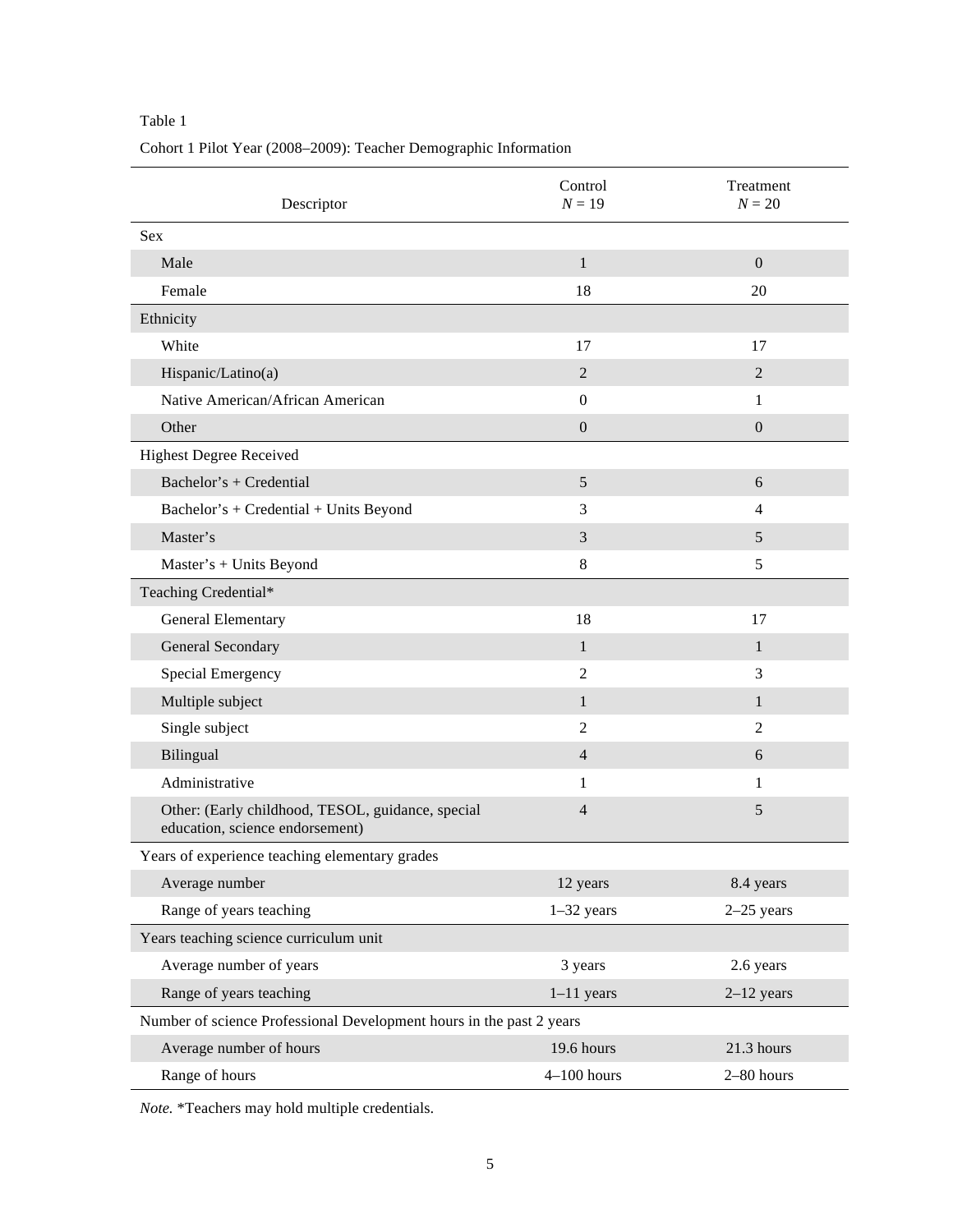## **Study Instrumentation**

Table 2 summarizes the data sources for the current report. A direct measure of teachers' content pedagogical knowledge provides a window for examining the *quality* of teachers' assessments, while teacher surveys and weekly logs provide self-report data on the *assessment processes* in which teachers were engaged. Observation and interview data were collected for only a small subsample (see Table 2).

#### Table 2

Summary of Data Sources

| Measure type   | Understand<br>content goals/<br>Depth of<br>knowledge | Establish/Assess<br>goals | Assessment<br>interpretation | Assessment use |
|----------------|-------------------------------------------------------|---------------------------|------------------------------|----------------|
| Direct measure | X                                                     |                           | X                            | X              |
| Self report    |                                                       |                           |                              |                |
| Survey         | X                                                     | X                         | X                            | X              |
| Weekly log     |                                                       |                           |                              | X              |
| Interview      |                                                       | X                         | X                            | X              |
| Observation    |                                                       | X                         |                              | X              |

**Direct measure of teacher content-pedagogical knowledge.** A specially developed teacher-content-pedagogical-knowledge measure focused on magnetism and electricity, the topic for one of two curriculum units all participants implemented for the full study. The measure was administered before the start of the study and will be readministered at its end, after teachers have implemented the curriculum twice, in 2 subsequent years. Three item types corresponded to the different aspects of assessment quality delineated above: (a) content knowledge as a proxy for teachers' ability to understand learning goals; (b) items that asked teachers to analyze students' work as a proxy for quality of interpretation; and (c) items that queried teachers' ability to formulate next instructional steps, which corresponded to quality of use. All item types, items, and scoring schemes were reviewed for scientific accuracy and alignment with the subject curriculum and revised, when necessary, by two science education experts. Task formats were adapted from those used by other researchers to investigate teacher knowledge (Heller, Daehler, Shinohara, & Kaskowitz, 2004; Heritage, Kim, Vendlinski, & Herman, 2009; Hill, Schilling, & Ball, 2004).

*The content knowledge measure* comprised the first section of the assessment and contained 29 multiple-choice and short explanation items originally intended for students.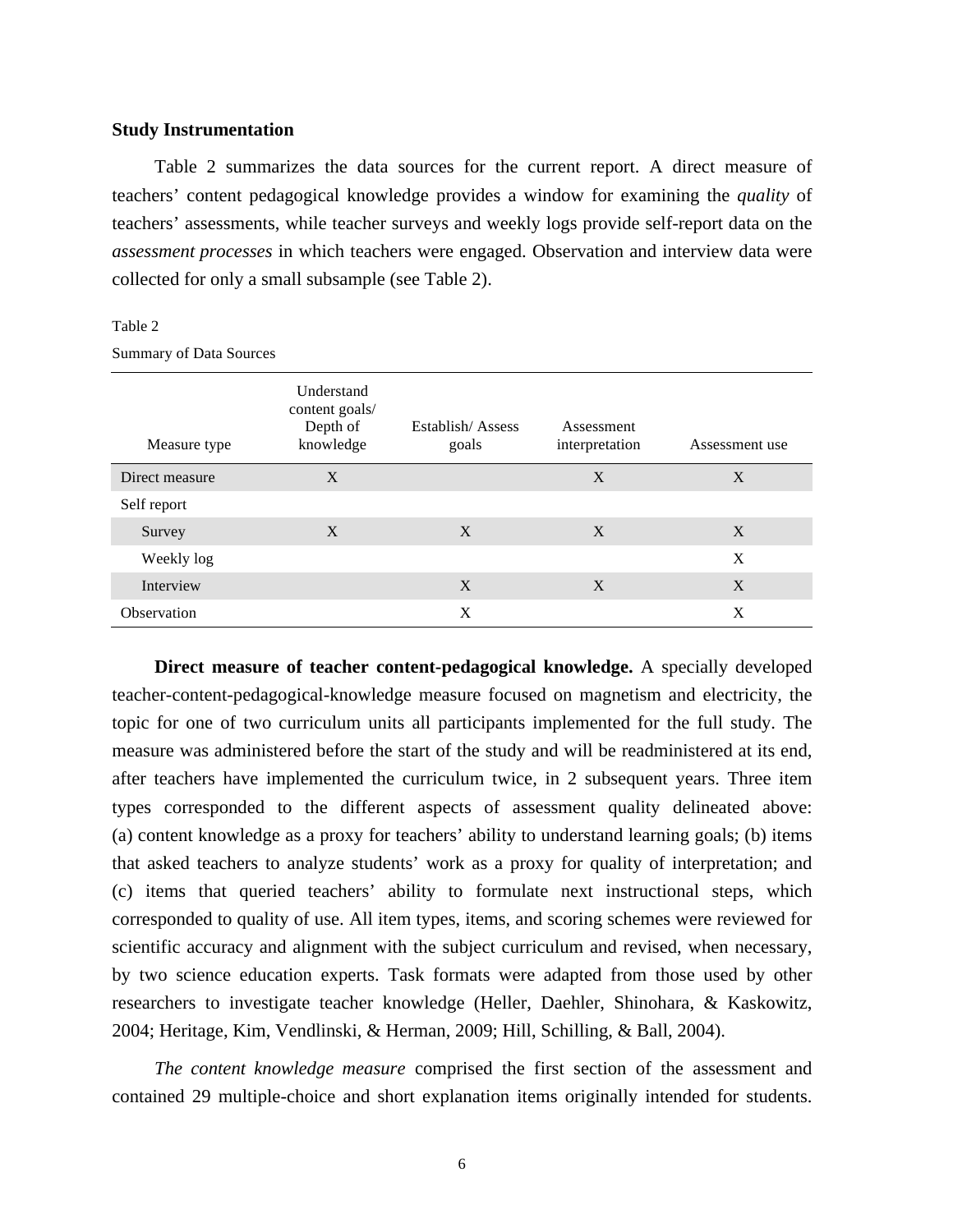These items were culled from the subject curriculum's Magnetism and Electricity module, as well as from publicly released assessments: NAEP and TIMSS 4th-grade assessments on magnetism and electricity (Olson, Martin, & Mullis, 2008). Consistent with the subject curriculum's coverage, three topics were assessed: (a) magnetism, (b) electricity, and (c) electromagnetism.

The reliability of this measure was disappointing: subscales by sub topic (magnetism, electricity, and electromagnetism) achieved alphas of .44–.46, and even after deleting poor performing items, the highest performing scale reached .65, as did the combined set of items. As the items constituting the measure were designed for students, there were problems of range restriction and limited variation in performance.

*Analysis and interpretation tasks* constituted Section 2 of the assessment. These tasks were structured as follows: first, teachers were presented with an explanation task for students, one of the same ones they answered in Section 1 above. Then teachers were provided with student responses to the question and asked to analyze the students' responses to draw inferences about student understandings—what students understood, and what alternative conceptions might be evident. A third part of the section asked teachers to prescribe next instructional steps for the student(s), the indicator of quality of use, as described further. Figure 2 shows a sample item from the Magnetism and Electricity Module that follows the sequence described.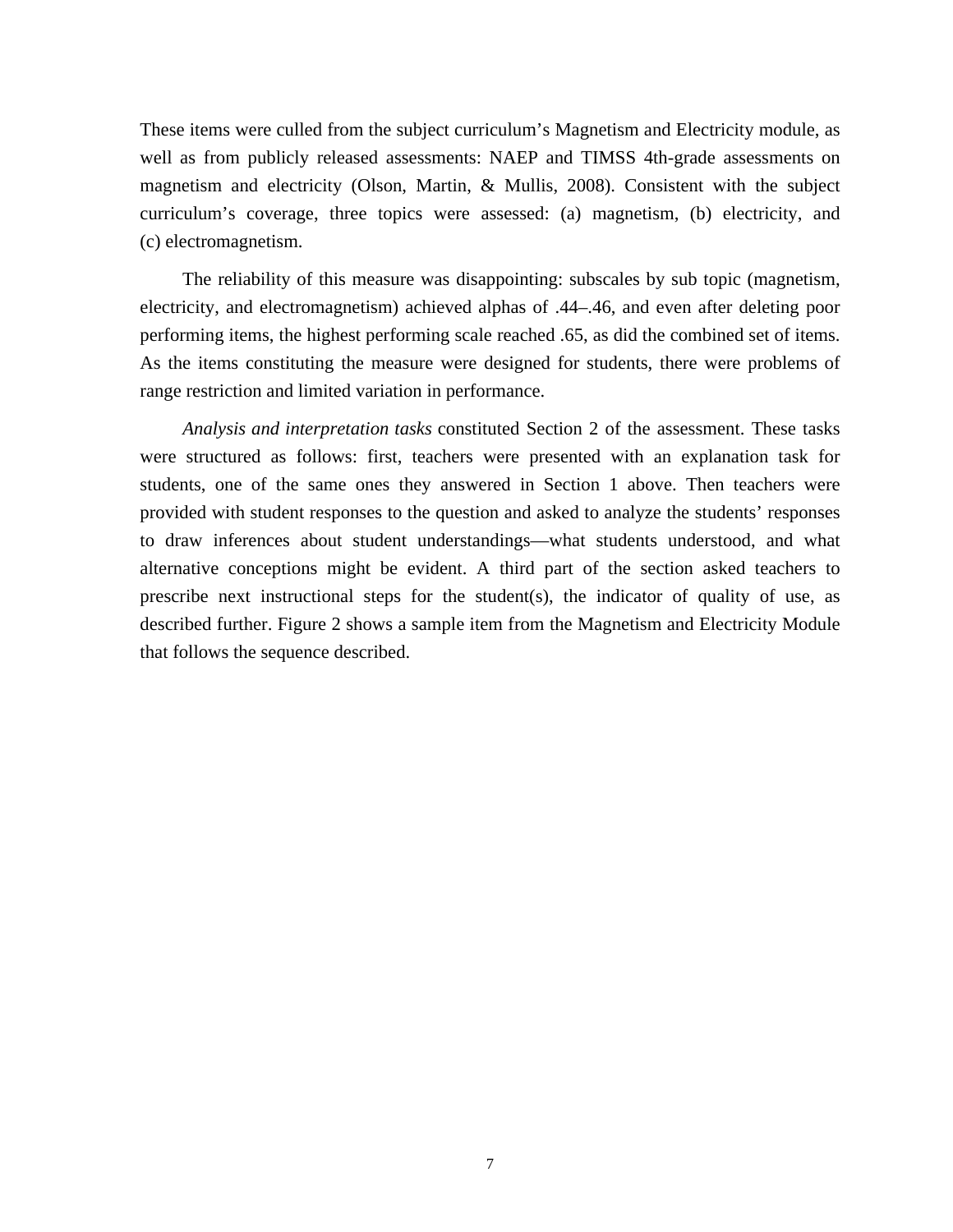**1.22** Anne is investigating objects and magnets. She made this observation in her science journal.



*Figure 2.* Teacher Content Survey: Magnetism and Electricity Module (The Regents of the University of California, 2005).

Scores for this portion of the content survey (Figure 2, Part B) were based on a 3-point scale, derived from expert ratings of teacher responses. (See Table 3 for the summary of coding guide). All six analysis and interpretation items were double scored by two researchers, and inter-rater reliability (exact match) was calculated at 88%; differences in scores were discussed and resolved. Internal consistency of this item set was weak, at 0.54– 0.65, depending on whether responses to two problematic items were included.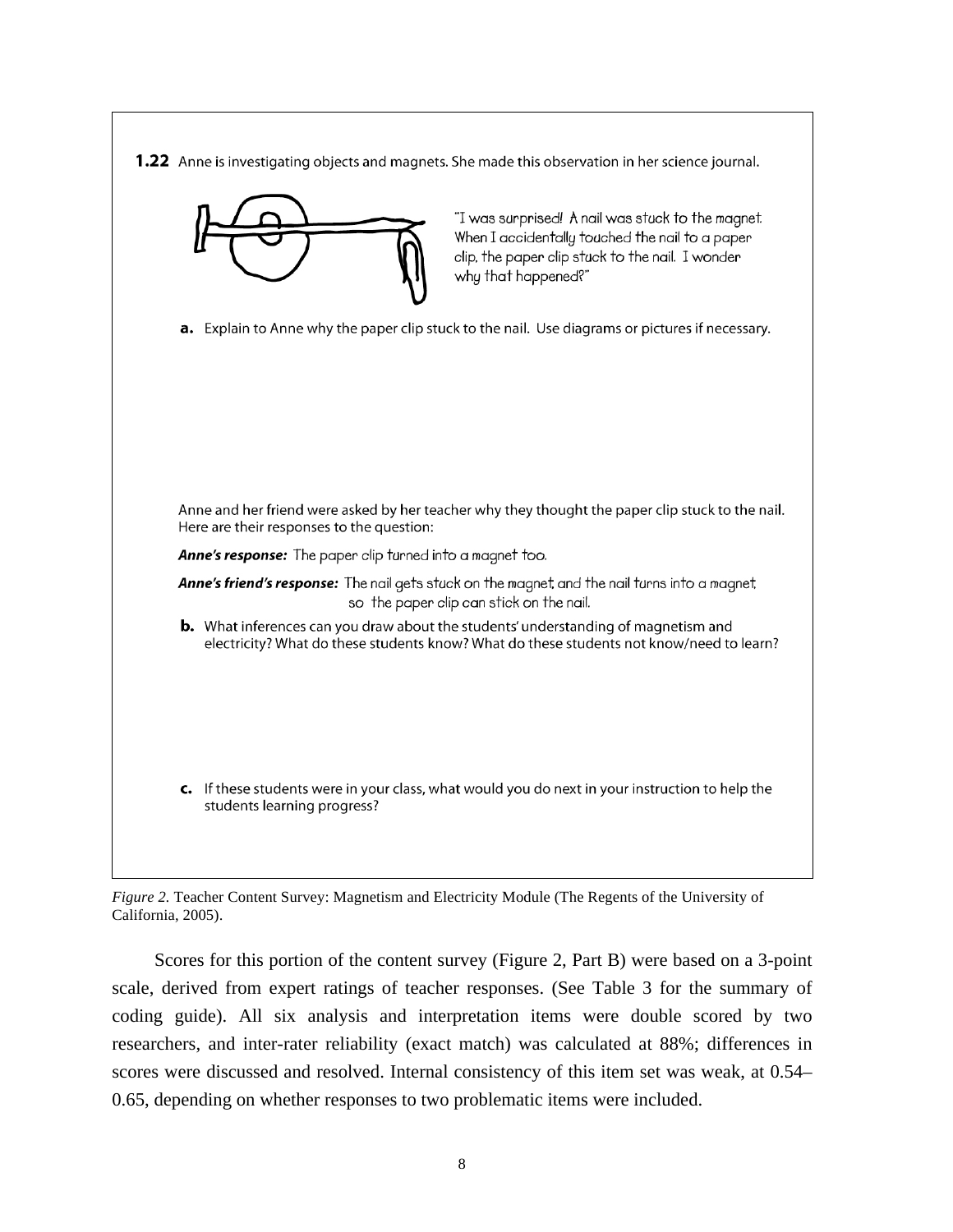| Score    | Description                                                                                                                  |
|----------|------------------------------------------------------------------------------------------------------------------------------|
|          | Complete response, scientifically accurate identification of student level of<br>understanding.                              |
| 3        | E.g., "students understand that metal conducts electricity, but don't understand<br>that all metals don't stick to magnets." |
| 2        | Partial response, mostly scientifically accurate identification of student level of<br>understanding.                        |
|          | E.g., "students understand magnetism and how it works."                                                                      |
|          | Minimal response, minimal level of accuracy identification of student level of<br>understanding.                             |
|          | E.g., "student's understanding is incorrect. Ss need to go back and retest items<br>in magnetism chart."                     |
| $\Omega$ | No response or response that indicates teacher does not understand the student<br>response.                                  |
|          | E.g., "I'm not sure what the student is thinking."                                                                           |

Teacher Analysis and Interpretation of Student Work Coding Guide

*Use: Next Steps for Instruction Tasks,* described above, were scored on a 3-point scale, as devised by content experts and then revised based on teacher responses (See Table 4). Responses to each of the six tasks comprising this portion of the assessment were doubled scored by two researchers. The percentage of exact agreement, 68%, was lower than that of the analysis tasks, but differences were discussed and resolved to arrive at final consensus scores. Despite the challenge of rater agreement, internal consistency for this item set was higher than that achieved for the Analysis and Interpretation items. Including all six Next Step Tasks, reliability was computed at .74, and with two outliers excluded, .82.

Responses to both Analysis and Interpretation and Next Step Tasks were combined to achieve a more reliable scale. Alpha for the combined set reached .81.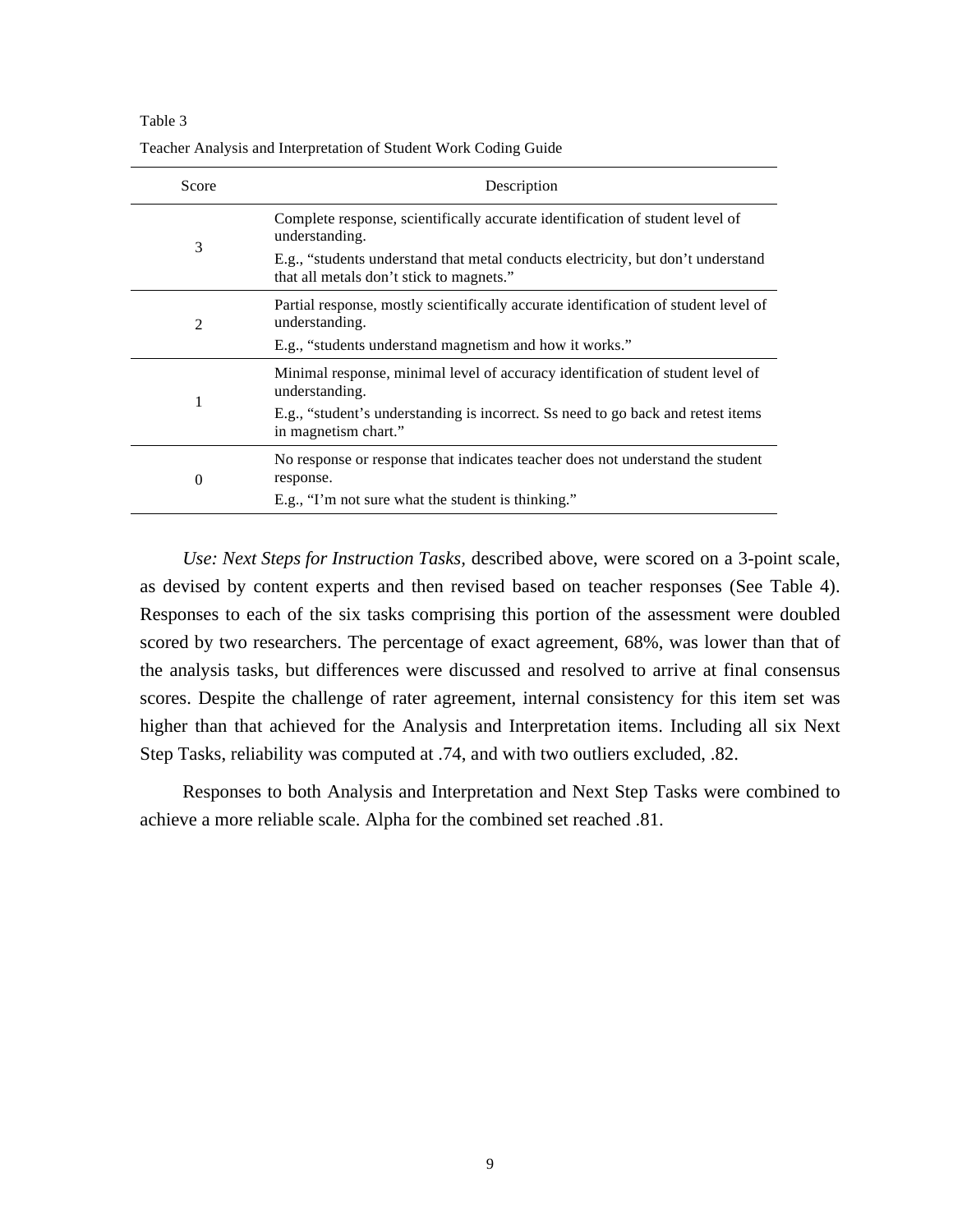| Score | Description                                                                                                                                   |
|-------|-----------------------------------------------------------------------------------------------------------------------------------------------|
|       | Detailed, content-specific next instructional steps indicated. Response takes into<br>consideration students' current level of understanding. |
| 3     | E.g., "Next we'll investigate induced magnetism with different objects. Discuss why<br>some worked and others did not. Record findings."      |
|       | General, content-general instructional next steps indicated. Response alludes to<br>"general" level of student understanding.                 |
| 2     | E.g., "Next, I need to help Ss deepen understanding of electromagnets by showing<br>different models."                                        |
|       | Broad, vague instructional next steps indicated. Response does not take into<br>consideration students' level of understanding.               |
|       | E.g., "Next, students need more experience with magnets, review content, more<br>practice, journal our experiences."                          |
| 0     | No response or response that indicates teacher does not understand the student<br>response.                                                   |
|       | E.g., "I'm not sure what I would do next in instruction."                                                                                     |

Teacher Instructional Next Steps Coding Scheme

**Teacher self report of content-pedagogical knowledge**. Complementing the direct measures, we also asked teachers to rate their knowledge. On the pre-intervention survey teachers were asked to rate how well qualified they felt to teach fourth grade students a range of science topics, using a 5-point scale, from 1 (*not qualified*) to 5 (*highly qualified*). For purposes here, we report only on items related to magnetism and electricity, reflecting key ideas in the subject curriculum unit:

- Magnetic forces,
- How electrical circuits are designed,
- How electricity produces magnetic effects, and
- Overall magnetism and electricity.

Responses to these items, plus one asking them how well they understood the curriculum unit's learning goals, were summarized in a single scale (alpha = .81).

**Teacher self-report of assessment practices**. Items from the pre-institute survey asked teachers about the frequency with which they engaged in various aspects of the assessment process: setting and communicating goals, aligning assessments with learning and instruction; analyzing/interpreting student work (individual, small, and large group discussion, and use of curriculum-based strategies to (discussion, response sheets,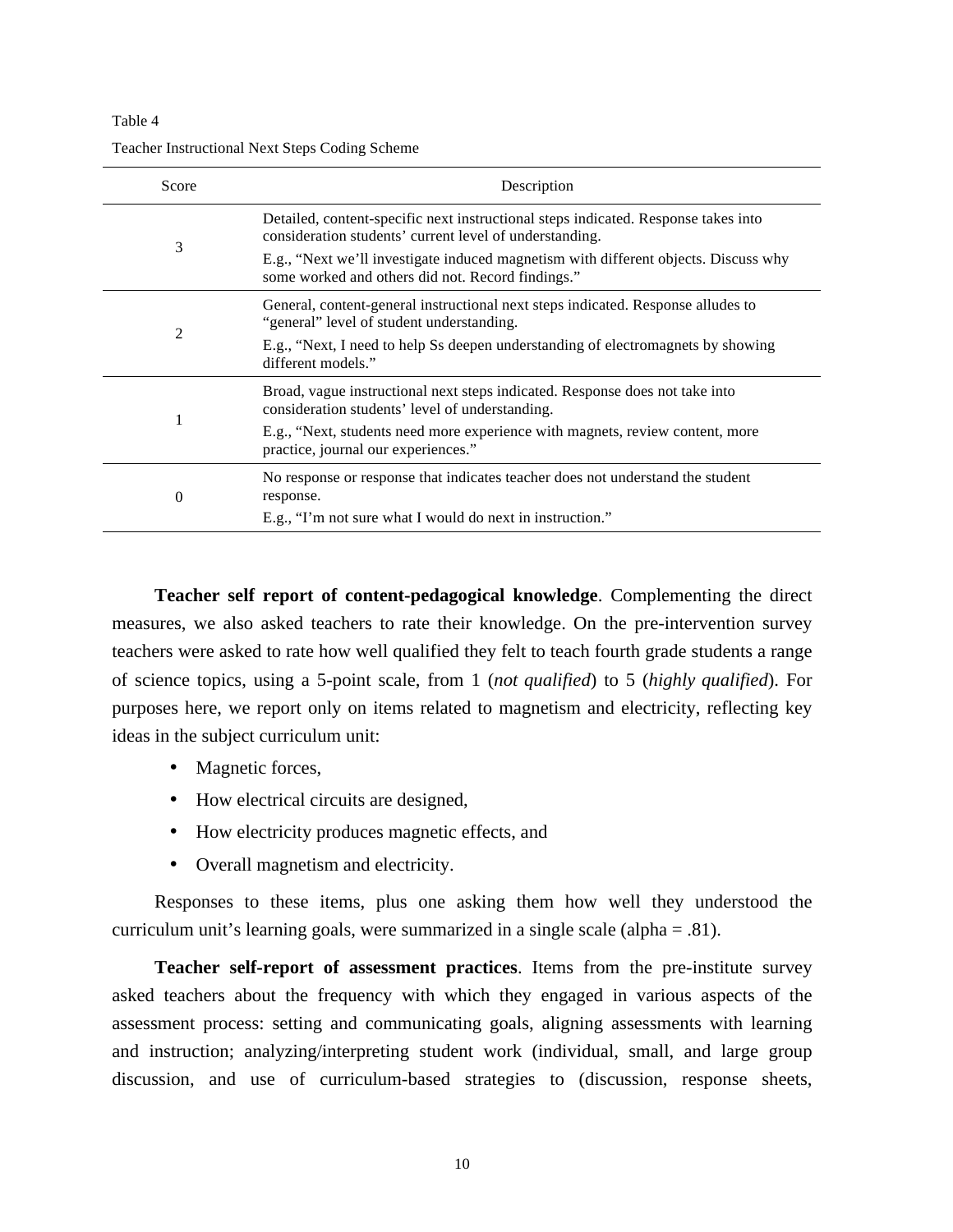performance assessments, and notebooks) to assess student understanding. Table 5 describes the items comprising and reliability for each of these scales.

| Table 5                                            |                        |       |  |  |
|----------------------------------------------------|------------------------|-------|--|--|
| <b>Teachers Self-Reported Assessment Practices</b> |                        |       |  |  |
| <b>Assessment Processes</b>                        | <b>Items</b>           | Alpha |  |  |
| Establish/communicate goals                        | $3.3a-c$               | .79   |  |  |
| Align assessment w/ goals                          | 3.5a, 3.3d, f, 3.3e, g | .78   |  |  |
| Analyze/interpret                                  | 3.5c, d, e, f          | .78   |  |  |
| Use assessment                                     | $2.6a-f$               | .70   |  |  |

**Teacher logs: use of curriculum and assessment.** Teacher Logs were designed to measure teachers' use and implementation of the science unit curriculum and assessments, and to provide a general gauge of fidelity of implementation for various program constructs and ideas. Teachers were assigned IDs and logins, and were asked to report their instructional and assessment activities on a weekly basis. General reporting categories in the teacher log included: (a) amount of time students engaged with the curriculum; (b) amount of time teachers assessed student work; (c) use of instructional strategies, (d) use of assessment resources and strategies, and (e) levels of student understanding. Log completion rates varied greatly from week to week, and from teacher to teacher. Results were summarized across logs at the individual teacher level.

Preliminary factor analyses were conducted to better understand how the teacher logs could function as an indicator of fidelity of implementation. The analysis revealed two primary factors (see Table 6). Factor 1, a proxy for general information about implementation (including the frequency of and amount of time teaching the curriculum unit, and the evaluation of and feedback on student work) accounted for 56% of the total variance in the model. Factor 2 identified a useful single-item measure of the minutes per day spent teaching the unit, which is only moderately correlated with days per week teaching it and time spent looking at student work after teaching. In other words, Factor 2 seems to get at the degree of intensity with which class time is focused on the science unit. This factor accounts for 12% of the total variance among the log items. Overall, the alpha for the general implementation factor was 0.81.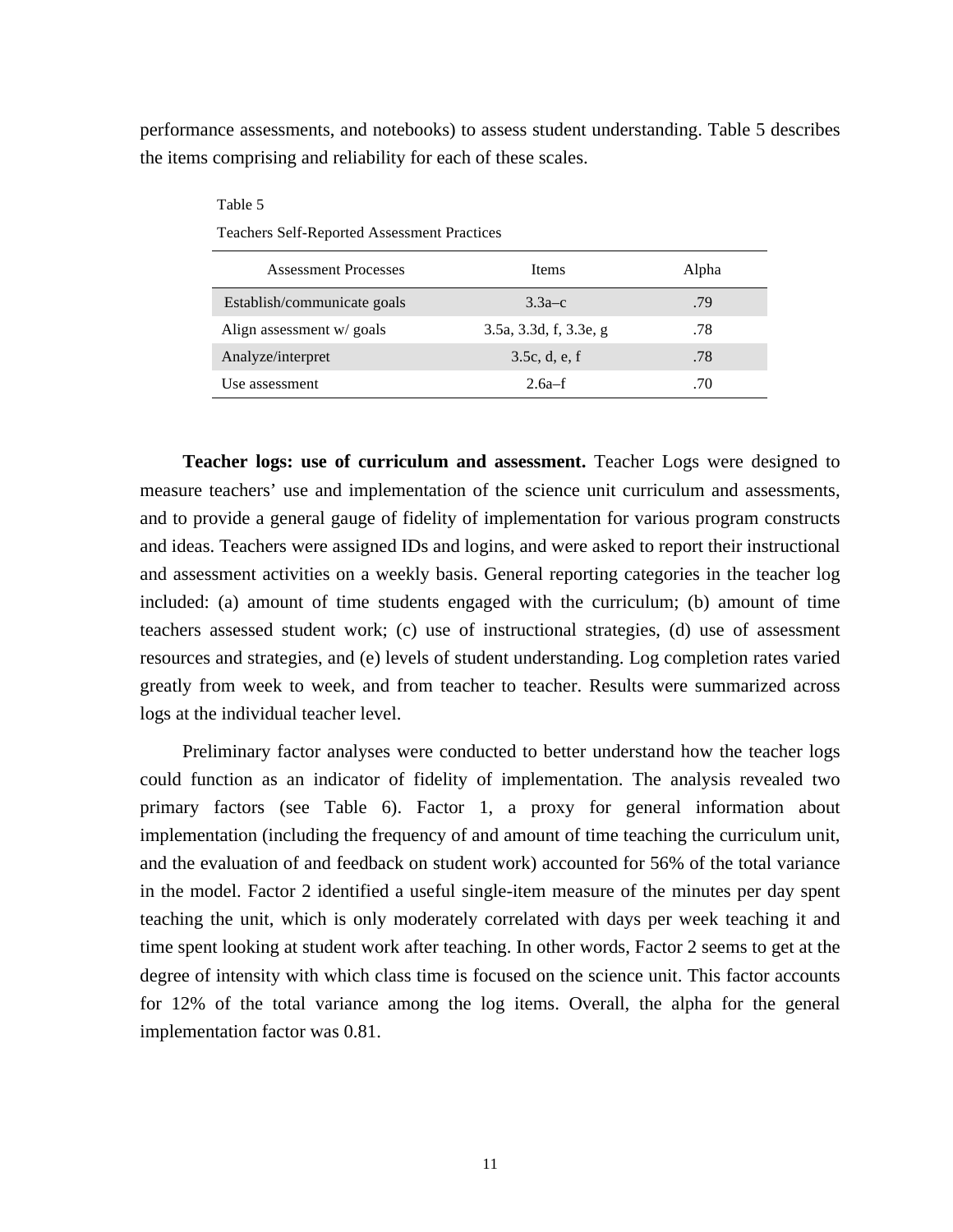#### Teacher Log: Factors Component Matrix

|                                                                                               | Component |          |
|-----------------------------------------------------------------------------------------------|-----------|----------|
|                                                                                               | Factor 1  | Factor 2 |
| Number of times the science unit was taught/week                                              | .623      | .444     |
| Minutes/day $> 40$ on science unit                                                            | .367      | .738     |
| Minutes/day (at least 10) on analysis of student work                                         | .678      | .307     |
| Provided written feedback on individual student work<br>(notebooks or other) to most students | .833      | .100     |
| Used a scoring guide to analyze student work                                                  | .783      | $-.281$  |
| Figured out a next instructional step based on student assessment data                        | .806      | $-.068$  |
| Recorded observations of students during class                                                | .880      | $-.097$  |
| Checked student understandings at the end of an Investigation                                 | .780      | $-.192$  |
| Conducted student self-assessment sessions                                                    | .853      | $-.386$  |

*Note.* Extraction method: principal component analysis.

## **Results**

Descriptive statistics for each of the study instruments is summarized below. Analysis of the relationships among the measures then follows.

# **Descriptive Results**

*Teacher content knowledge*. The low reliability of the multiple-choice and completion items precluded any sub score analysis. Results show that teacher scores ranged from a low of 41% (12/29) correct to 86% correct (25/29), with substantial variation in the mean scores  $(SD = 3)$ . Mean, median, and mode scores all centered on 20/29 correct—approximately 70% accuracy. Table 7 shows item difficulty by topic for the final item set.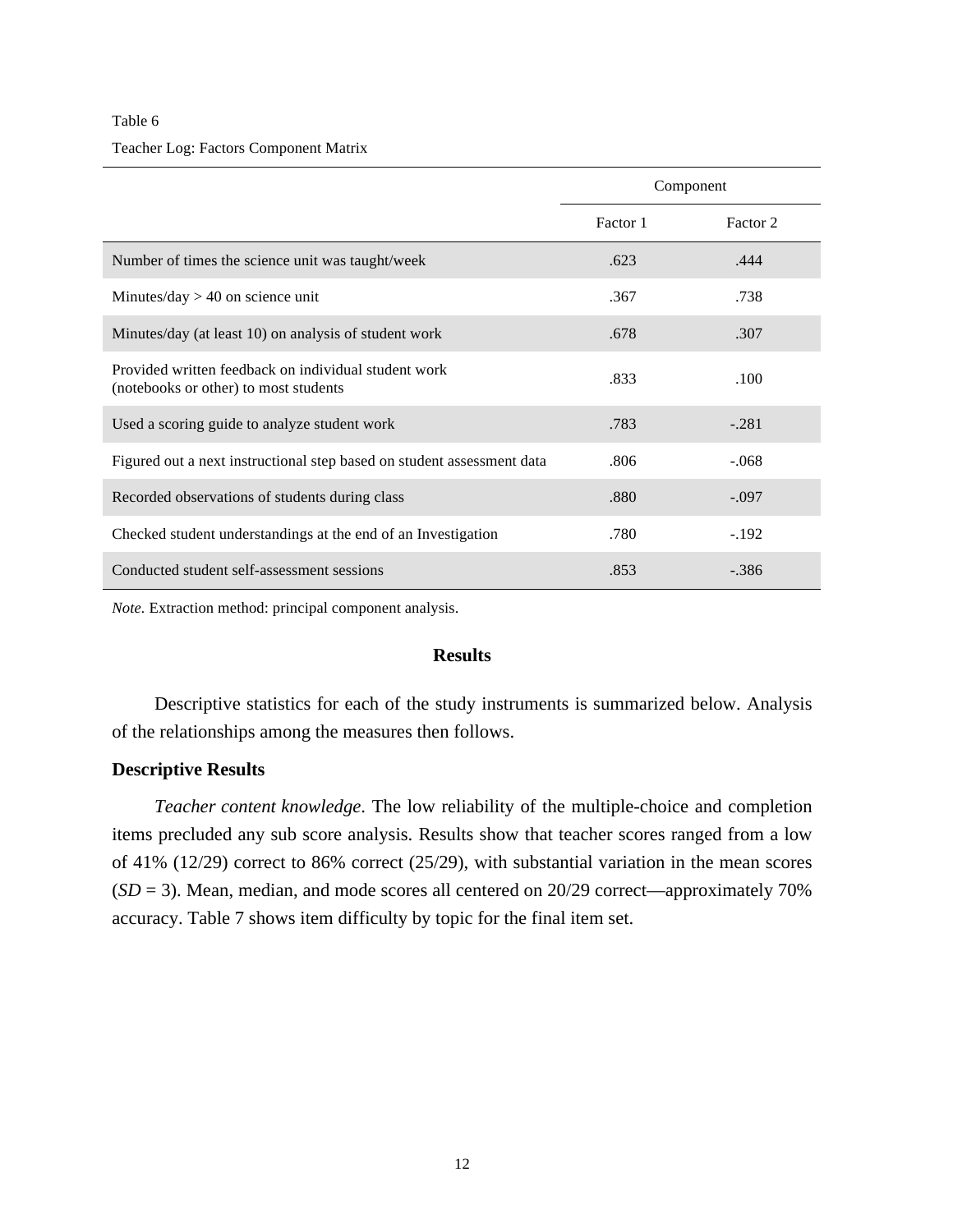| Demonstrated content<br>knowledge topic | Min  | Max  | Mean  | SD     |
|-----------------------------------------|------|------|-------|--------|
| Magnetism                               | .29  | 1.00 | .8088 | .15993 |
| Electricity - modified scale            | .23  | 1.00 | .6327 | .17750 |
| Electromagnetism                        | .00. | 1.00 | .3676 | .35481 |

Mean Difficulty for Multiple Choice and Completion items (*n* = 34)

**Teacher content-pedagogical knowledge: Analysis and use.** Although responses to both the analysis and interpretation items and those for next steps of instruction were combined, for the purposes of subsequent analysis, we provide separate descriptives here. Table 8 shows that teacher scores varied widely in both areas.

Table 8 Teacher Scores on Content-Pedagogical Knowledge Tasks (*n* = 34)

| Scores         | Analysis and interpretation | Next steps |
|----------------|-----------------------------|------------|
| Mean $(SD)$    | 8.4(2.4)                    | 6.8(3.3)   |
| Median         | 9                           | 7.5        |
| Mode           | 9                           | 8          |
| Range          | $6 - 12$                    | $2 - 13$   |
| Total possible | 18                          | 18         |

For *Analysis and Interpretation* items, nearly a third of the teachers left more than half of the items blank, and only a small minority of teachers (5) scored 2 or 3 on at least five of the six items. The remainder of teachers were distributed across the remaining score points. Teachers' scores were highest for the items that focused on magnetism and lowest on electromagnetism items.

Scores from the *Next Steps* items similarly varied greatly. At the low end of the spectrum, four teachers scored a total of only 2 points out of a possible 21 points; at the other end of the continuum, the three highest scoring teachers scored 13 out of a possible 21 points. The average score was  $6.7$  ( $SD = 3.2$ ), with a range of 2 to 13 points. The scores of the great majority, 80% of the teachers, were clustered around score points "1" and "2" suggesting that most teachers tended to rely on general approaches to subsequent instructional planning. This finding is consistent with other recent studies on teacher pedagogical content knowledge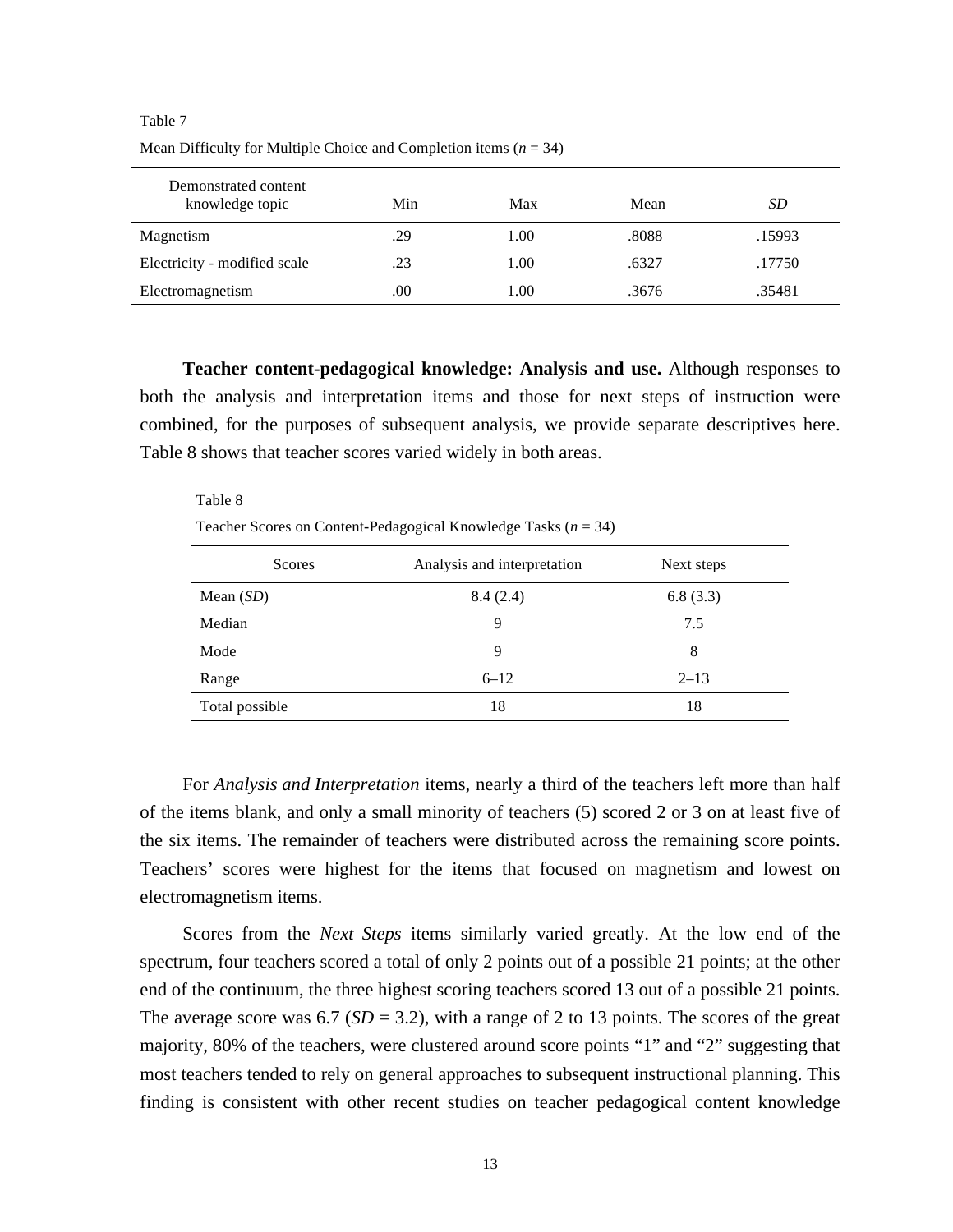(e.g., Heller, et al., 2004; Heritage & Vendlinski, 2006). These studies also found teachers more proficient at analysis and interpretation than at formulating next steps for instruction and that teachers provided only general information (e.g., review, reteach, or do more investigations/problems) about what they would do next instructionally to support student learning.

**Teacher self-report of content knowledge.** Table 9 shows teacher perceptions of their own content pedagogical knowledge, which provides a more positive picture than the direct measures. Sampled teachers, on average, reported themselves moderately qualified to teach target concepts in magnetism and electricity. Like the direct measures, teachers' scores were quite varied and showed more knowledge of magnetism than of electromagnetism.

#### Table 9

| How well qualified do you feel to teach 4th grade students about the following topics? |         |      |     |  |
|----------------------------------------------------------------------------------------|---------|------|-----|--|
| Topic                                                                                  | Range   | Mean | SD  |  |
| Magnetism and electricity                                                              | $2 - 5$ | 3.6  | 0.9 |  |
| Magnetic forces                                                                        | $2 - 5$ | 3.6  | 0.9 |  |
| How electrical circuits are designed                                                   | $1 - 5$ | 3.3  | 1.1 |  |
| How electricity can produce magnetic effects                                           | $1 - 5$ | 3.1  | 1.1 |  |
| How well do you understand the M&E curriculum unit goals?                              |         |      |     |  |
| <b>OVERALL</b>                                                                         |         | 3.5  | .8  |  |

Teacher Self-Reported Content Knowledge (*n* = 39)\*

*Note.* \*5-pt scale: 1 (*not at all qualified*) to 5 (*highly qualified*), M&E = magnetism and electricity.

**Teacher self-report of assessment practices.** Table 10 shows how frequently teachers report being engaged with various aspects of the assessment process in teaching the subject science unit. Although there is variation in teachers' responses, in general teachers report usually on a daily basis establishing and communicating their learning goals for students, and regularly, at least weekly, both selecting or developing assessments to address those goals and analyzing/interpreting student work. They more occasionally use specific strategies accompanying the unit to assess and respond to student understandings.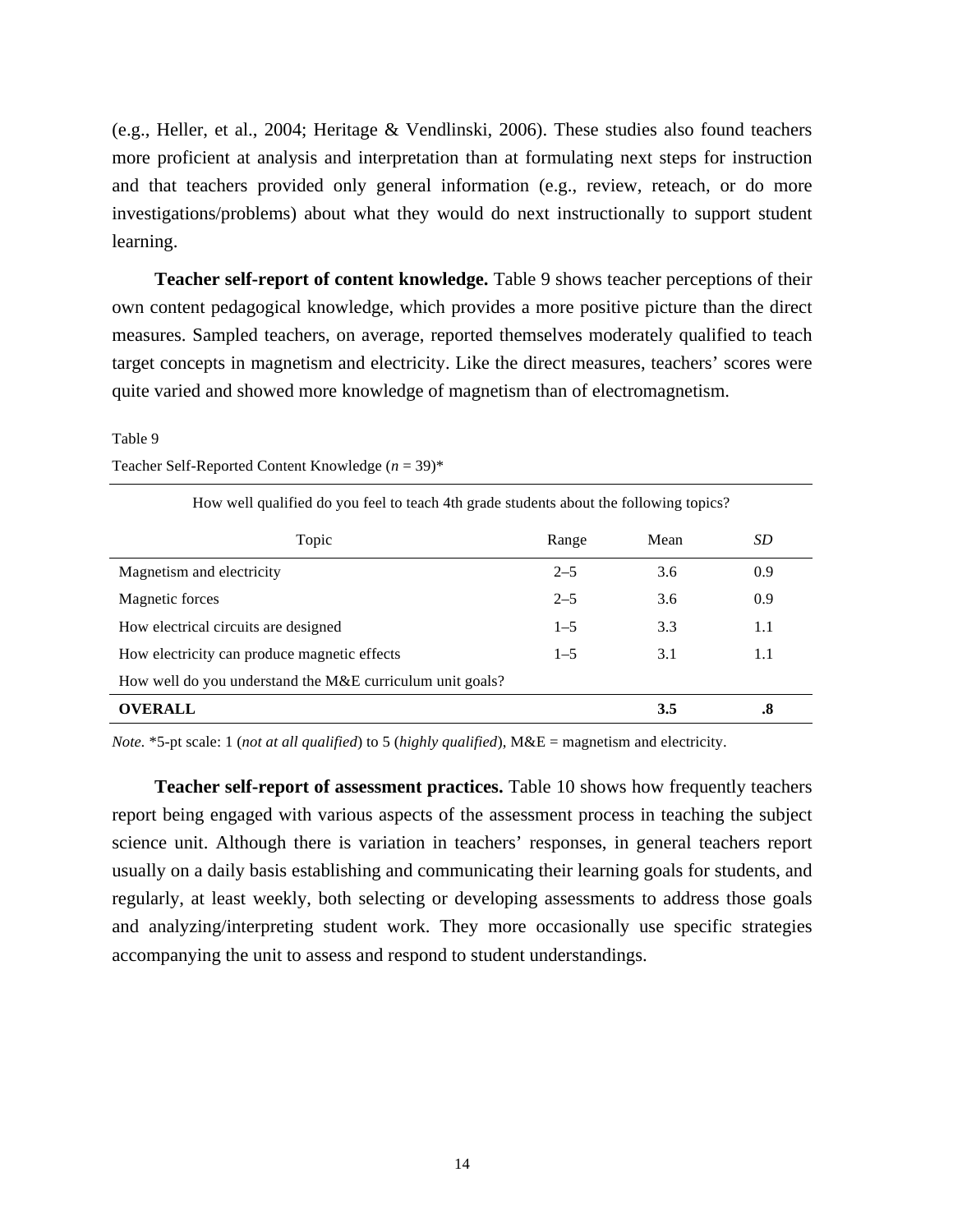# Table 10 Teacher Self Report of Assessment Practices (*n* = 28)

| Assessment practice scales      | Min  | Max  | Mean   | SD     |
|---------------------------------|------|------|--------|--------|
| Establish and communicate goals | 2.67 | 5.00 | 4.4598 | .65716 |
| Align assessment with goals     | 3.00 | 5.00 | 4.1143 | .60719 |
| Analyze and interpret           | 2.75 | 5.00 | 4.0536 | .59844 |
| Use assessment strategies       | 1.83 | 4.67 | 3.4048 | .67499 |

**Teacher logs on assessment practices.** Table 11 shows descriptive results on how frequently per week teachers taught the curriculum and engaged with various aspects of the assessment process, using aspects that cohered based on the factor analysis of scores (see methodology section above). The data suggest that sample teachers typically taught science three times a week and more than half devoted more than 40 minutes per day to the subject. A similar percentage of teachers reported spending at least 10 minutes on each day they taught science to analyze student work—this was a minimum amount of time suggested by the curriculum developers.

Consistent with the self-report survey data, the log data also suggest that teachers regularly engage with assessment: teachers report providing individual, written feedback, using scoring guides, recoding observations, checking student understandings at the end of investigations and using the data to guide subsequent weekly instruction. Less often teachers provided their students opportunities to engage in self-assessment.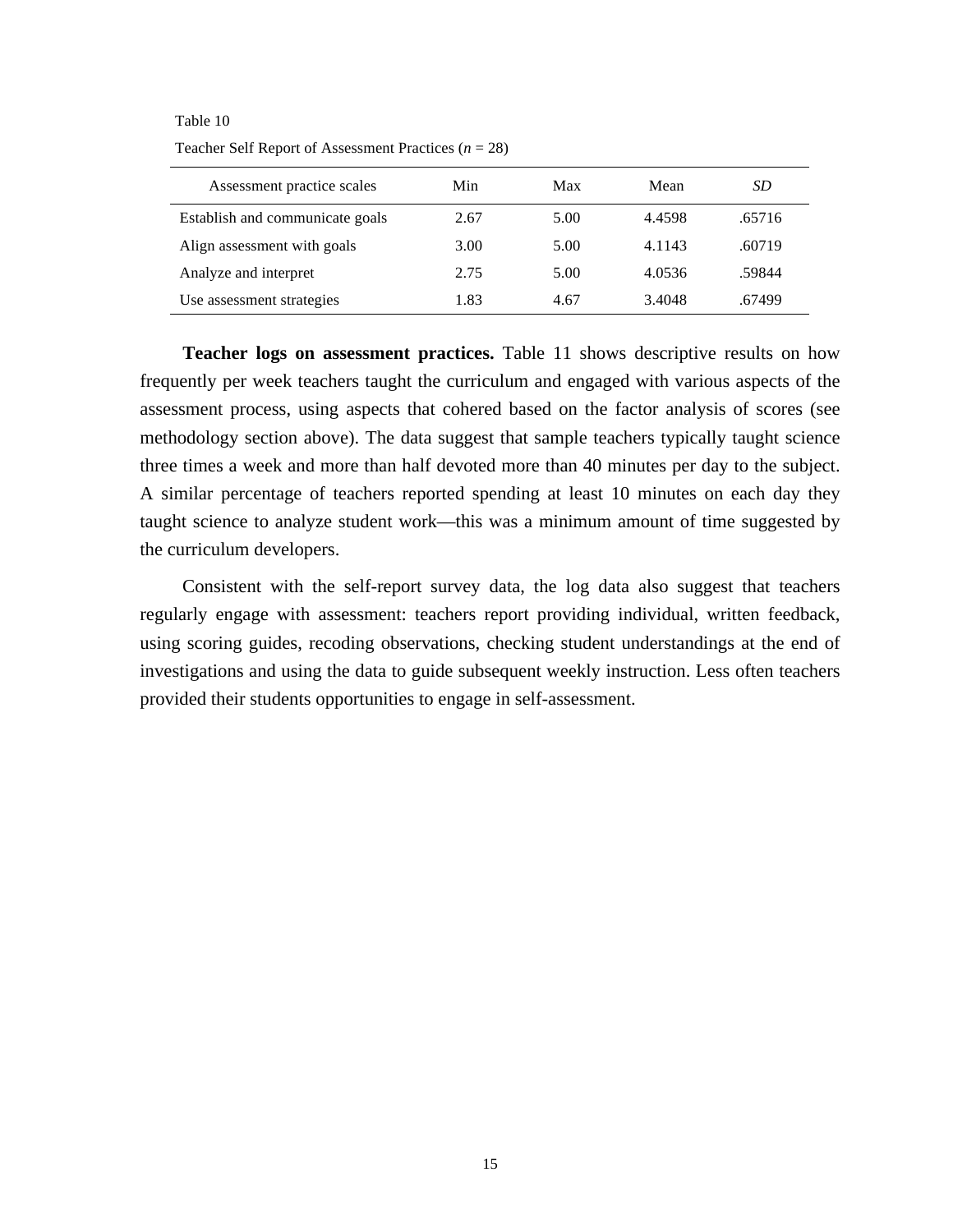| Time on curriculum and assessment                                                                         | Mean | SD   |
|-----------------------------------------------------------------------------------------------------------|------|------|
| Number of times science curriculum unit taught/week                                                       | 2.79 | .86  |
| Percentage of logs where teachers reported spending more than 40 minutes/day<br>teaching the science unit | 0.57 | 0.46 |
| Percentage of logs where teachers reported spending at least 10 minutes/day looking<br>at student work    | 0.60 | 0.3  |
| Use of Assessments*                                                                                       |      |      |
| Provided written feedback on individual student work (notebooks or other) to<br>most students             | 0.98 | 0.74 |
| Use a scoring or coding guide to analyze student work                                                     | 0.9  | 0.84 |
| Figured out a next instructional step based on student assessment data                                    | 1.03 | 0.84 |
| Recorded observations of students during class                                                            | 1.03 | 0.93 |
| Checked student understandings at the end of an Investigation                                             | 1.17 | 0.77 |
| Conducted student self-assessment sessions                                                                | 0.57 | 0.68 |

Teacher log data on curriculum and assessment use  $(n = 40 \text{ teachers})$ 

*Note.* \* Number of times per week.

## **Relationships among constructs**

Table 12 in the Appendix displays the correlations among all measures included in this study. While sample size and the reliability of each measure provide strong caveats for any interpretation, study findings with regard to measures of teacher knowledge reveal:

- No relationship between teachers self-report of their content-pedagogical knowledge (i.e., the extent to which they feel qualified to teach specific concepts of units on magnetism and electricity, and direct demonstrations of such knowledge).
- No relationship between basic knowledge of specific concepts of magnetism and electricity and teachers' ability to analyze and suggest next instructional steps based on student responses.

Modest, marginally statistically significant, relationships emerged among the various aspects of assessment practices included in the study, but these were not consistent:

- Teachers who reported more frequently establishing and communicating their learning goals also more frequently reported coordinating their assessments with those goals,
- Teachers who more frequently reported aligning their goals and assessment also tended to report that they more frequently analyzed student and group work and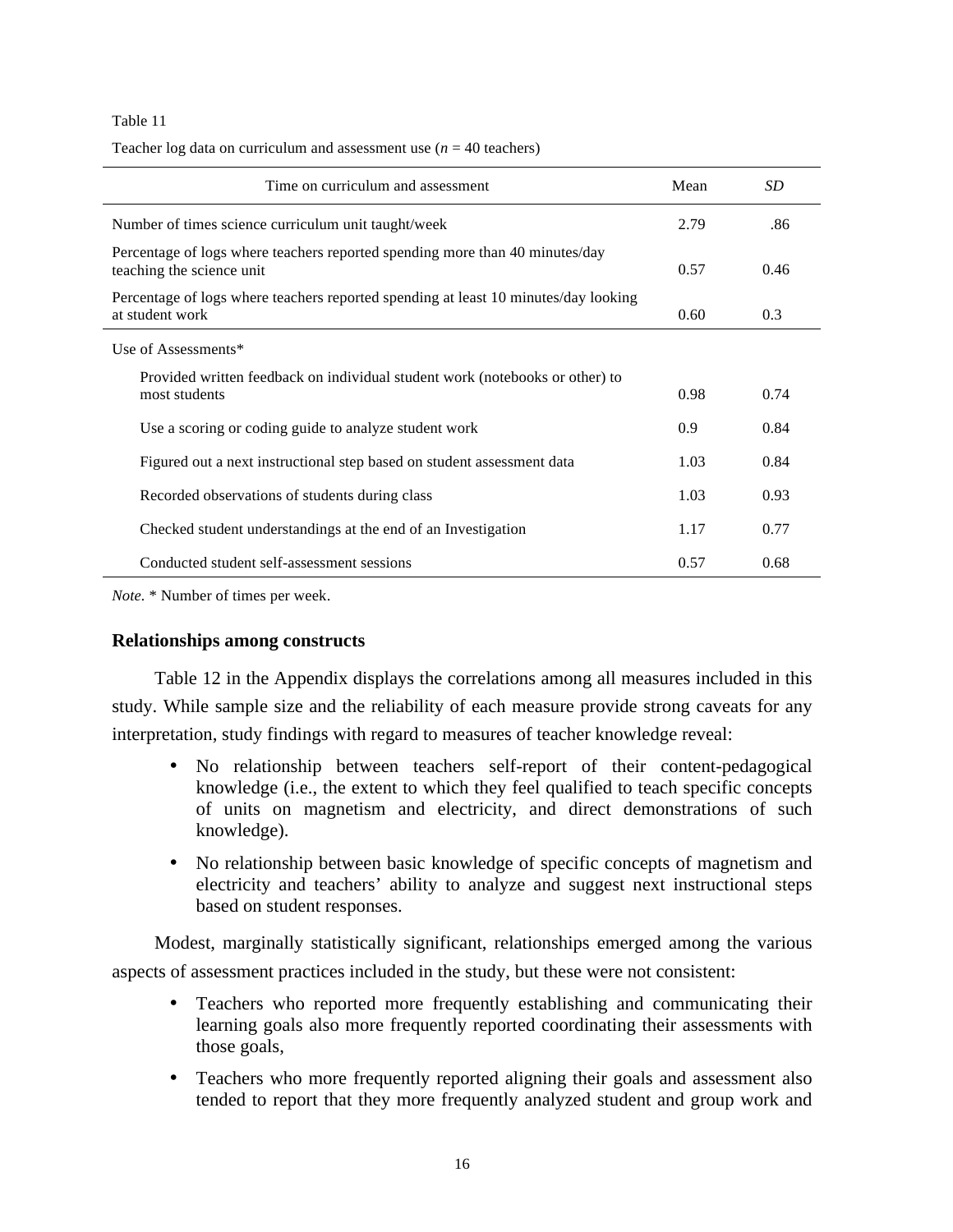that they more frequently used a variety of strategies to assess student understanding.

• However, there was no apparent relationship between reported of frequency of establishing goals and frequency of analyzing student progress toward those goals.

Study results show little relationship between teachers' content-pedagogical knowledge and their assessment practices:

- Teachers who were more confident of their content knowledge tended to report more frequent alignment of their instructional goals with their assessments and to report more frequent analysis and interpretation of individual and group work.
- Teachers who scored higher in the analysis and interpretation of student work tended to report more frequent engagement in such analysis.
- No relationship was found between other indicators of assessment quality and practice.

# **Discussion and Conclusion**

We started this report by introducing a model that suggests that quality in formative assessment practice involves the quality of the assessment (i.e., the validity of the inferences) and the quality of the process for using assessment to understand and improve student learning. The study used multiple measures to examine these aspects of quality in practice using available data from a larger study of the effects of adding curriculum-embedded assessments to a hands-on science curriculum. The limitations of study data are obvious: small, non-representative teacher sample, the psychometric quality, and validity of available measures. Nonetheless, findings raise interesting issues with regard to both the conceptualization and measurement of teachers' assessment practice and the nature of current teacher practice.

A first issue relates to the difficulty of getting coherent, valid measures of teachers' assessment practice. On the one hand, the multiple measures used in this study provide a variety of vantage points from which to view teachers' assessment practice. However, the relationships among these multiple measures do not suggest a strong underlying construct. Rather, the general lack of relationship between the quality of teachers' assessment, based on their ability to analyze student understanding and respond with instructional next steps, and teachers' use of the assessment process, based on self report survey data, provides support for our model. Results suggest that it may be important to differentiate teachers' engagement in the process of assessment from the validity of the inferences they are able to draw and use from that process.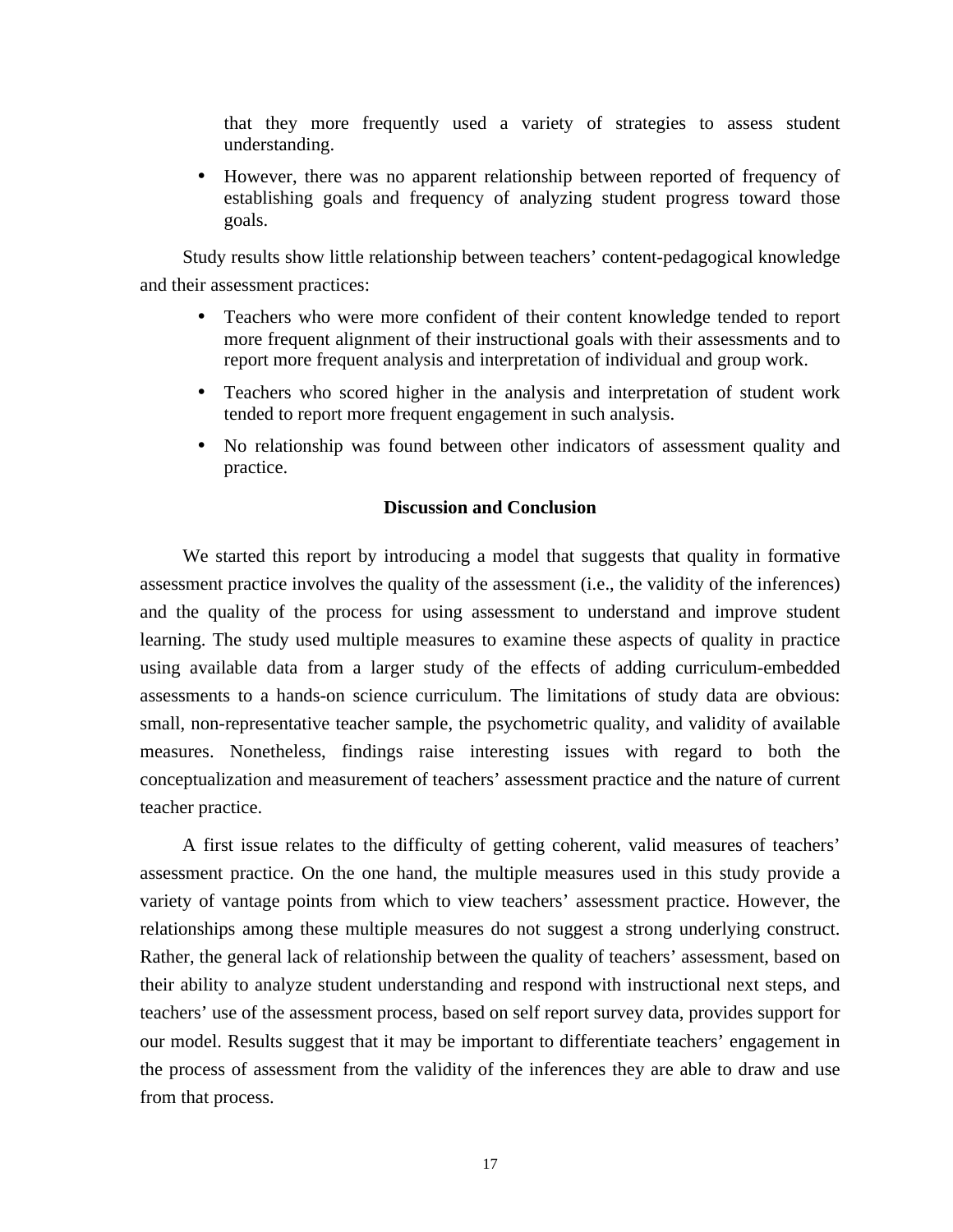However, the inconsistencies between and within different aspects of teachers' assessment practices means that it is difficult to be confident about the meaning of our measures. Certainly, we recognize shortcomings in the reliability and validity of the individual measures used here. Available measures confound measurement construct and format—that is, the study relied on teacher self reports for measuring assessment process and used primarily direct measures for examining assessment quality. In light of research showing a disjunction between teachers' reports of their practice and nuanced observations of it (Ball & Cohen, 1999; Cohen, 1990; Mayer, 1999), it is possible that differences in measurement format as much as substance underlies our findings.

It may also be true that the inconsistencies across the measures used in the study mark the reality of teachers who themselves are somewhere within the process of developing their assessment capacity and thus they engage some aspects of the process more than others, some better than others. Regardless of the reasons for the inconsistencies found in this study, the need for valid measures of practice is worth underscoring. We believe the types of measures used here are typical of those used in assessment research—yet, without sound measures any research findings are suspect.

If we take at face value the possibility that study teachers lie somewhere on a trajectory between novice and accomplished practice, then study results suggest that the process starts with appreciating the value of and trying to engage in assessment. Self-report findings here suggest that teachers are well on their way on these dimensions of the process. Teachers report that they regularly use each part of a systematic assessment process; they establish goals, administer measures, and gather other evidence of student learning and use results for planning and next steps. One interpretation of study findings is that teachers "talk the talk", but findings on the teacher knowledge and the quality of their assessments suggest that they need help to more fully "walk the walk."

Keeping in mind the very small sample, the findings on teachers' content pedagogical knowledge and the accuracy with which sample teachers are able to analyze student responses and suggest next steps are stark. Even though all teachers were experienced and had previously taught the target content, few were able to use student explanations on openended items to interpret student understandings and/or misconceptions. Study teachers' ability to formulate specific next steps for teaching and learning was even more limited. Certainly such findings raise important questions about whether teacher capacity to use assessment to promote learning or to bring the vision of formative assessment to fruition. For example, treatment teachers in the larger study were asked to adopt the following new practices as part of implementing the new curriculum embedded assessment system: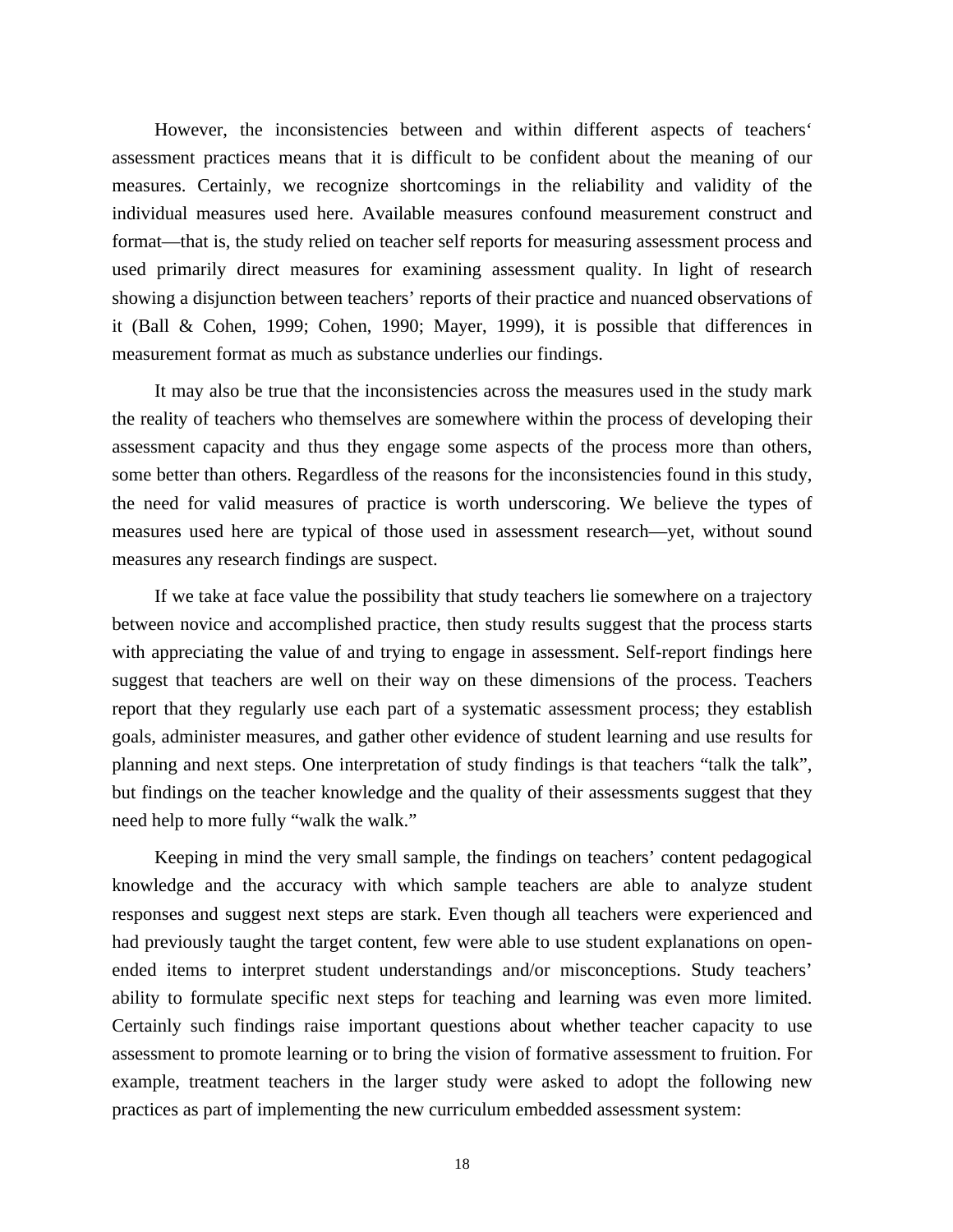- 1. Administer assessment tasks on a daily/consistent basis.
- 2. Use a coding/scoring guide to analyze and interpret the evidence from student data.
- 3. Provide substantive feedback to students on their performance (i.e., not based on grades but rather conceptual understanding).
- 4. Administer formal checks at the end of each hands-on investigation to assess specific learning goals.
- 5. Implement targeted, specific, and appropriate "next-step strategies."
- 6. Meet in study groups to discuss student work.
- 7. Analyze and interpret student work, as well as patterns and trends in the data.

This is a daunting list for teachers to incorporate into their practice, and it is important to remember that the data reported here are from the first year of implementation. Given these kinds of challenges, it seems clear that if current federal assessment policies are to nourish student learning, teacher capacity needs serious attention.

We look forward to the next stage of the study, (a) to a larger sample that may confirm or disconfirm these initial findings, (b) data on student learning, through which we will investigate the relationship between teacher practice and the improvement of student learning.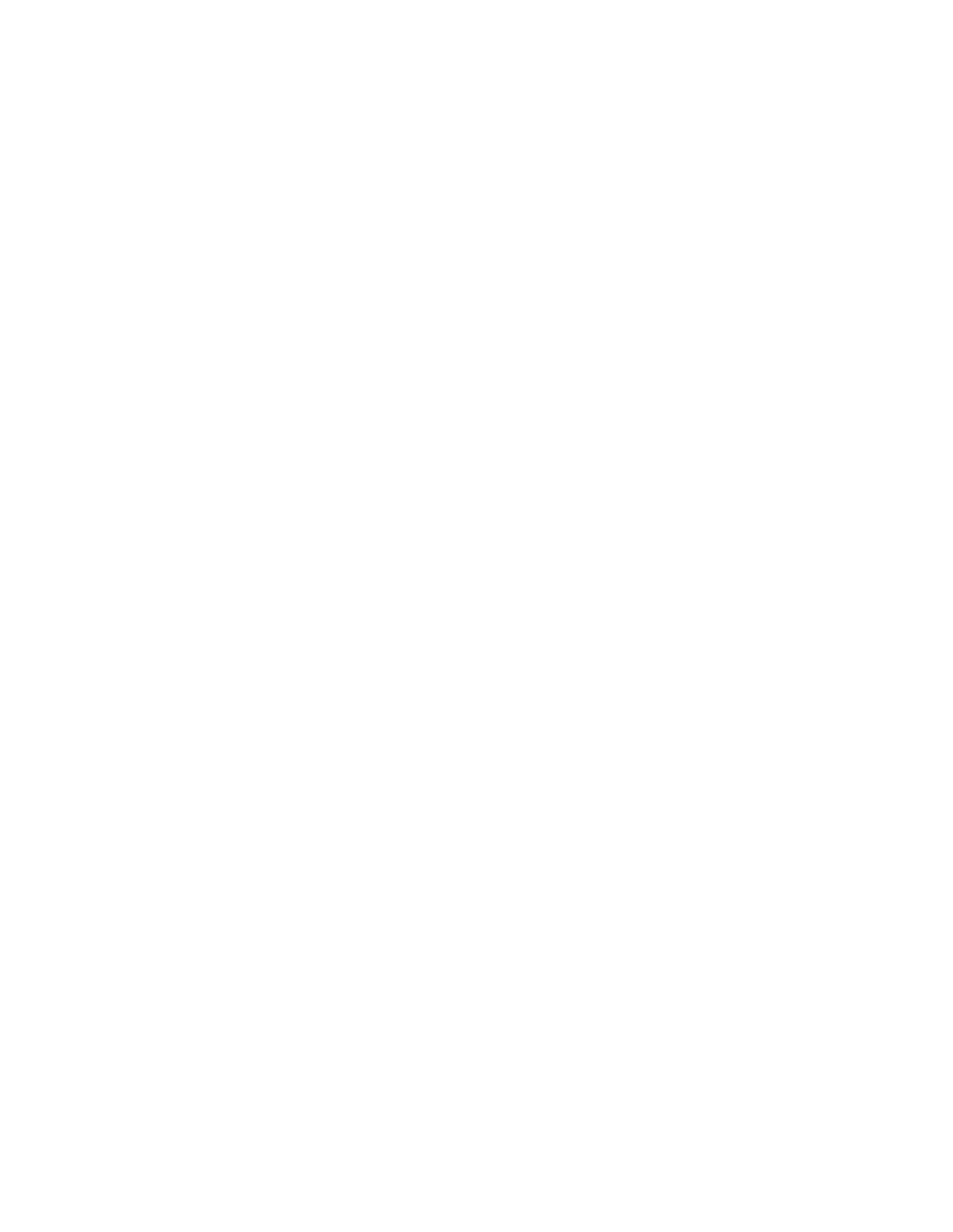## **References**

- American Educational Research Association (AERA), American Psychological Association (APA), and the National Council of Measurement in Education (NCME). (1999). *Test Standards for Educational and Psychological Measurement*. Washington, DC: AERA.
- Ball, D. L., & Cohen, D. K. (1999). Developing practice, developing practitioners: Toward a practice-based theory of professional education. In Darling-Hammond, L, & Sykes, G. (Eds.), *Teaching as the learning profession: Handbook of policy and practice (*pp. 3–32). San Francisco, CA: Jossey-Bass.
- Bell, B., & Cowie, B. (2001) *Formative assessment and science education*. Dordrecht, The Netherlands: Kluwer Academic Press.
- Black, P., & Wiliam, D. (1998). Assessment and classroom learning. *Assessment in Education: Principles, Policy, and Practice, 5*(1), 7–73.
- Cohen, D. K. (1990). A revolution in one classroom: The case of Mrs. Oublier. *Educational Evaluation and Policy Analysis*, *12*(*3),* 311–329.
- Council of Chief State School Officers (CCSSO). Website on Formative Assessment. Available on: www.ccsso.org/projects/SCASS/Projects/Formative%SFassessment%
- Furtak, E. M., Ruiz-Primo, M. A., Shemwell, J. T., Ayala, C. C., Brandon, P., R., Shavelson, R. J., & Yin, Y. (2008). On the fidelity of implementing embedded formative assessments and its relation to student learning. *Applied Measurement in Education*, 21(4), 360–389. doi: 10.1080/08957340802347852
- Heller, J. I., Daehler, K. R., Shinohara, M., & Kaskowitz, S. R. (2004, April 2). *Fostering pedagogical content knowledge about electric circuits through case-based professional development.* Paper presented at the annual meeting of the National Association for Research in Science Teaching (NARST), Vancouver, Canada.
- Heritage, M. (2010). *Formative assessment: Making it happen in the classroom.* Thousand Oaks, CA: Corwin Press.
- Heritage, M., Kim, J., Vendlinski, T., & Herman, J. L. (2009). From evidence to action: A seamless process in formative assessment?, *Educational Measurement: Issues and Practice, 28*(3), 24–31.
- Heritage, M., & Vendlinski, T. (2006). *Measuring teachers' mathematical knowledge* (CSE Tech. Rep. No. 696)*.* Los Angeles, CA: University of California, National Center for Research on Evaluation, Standards, and Student Testing (CRESST).
- Herman, J. (2010). Impact of assessments on classroom practice. In E. Baker, B. McGaw, & P. Peterson (Eds.). *The International Encyclopedia of Education,* (3rd ed.). Oxford UK: Elsevier
- Herman, J. L., Osmundson, E., Ayala, C., Schneider, S., & Timms, M. (2006). *The nature and impact of teachers' formative assessment practices* (CSE Tech Rep. No. 703). Los Angeles, CA: University of California, National Center for Research on Evaluation, Standards, and Student Testing (CRESST).